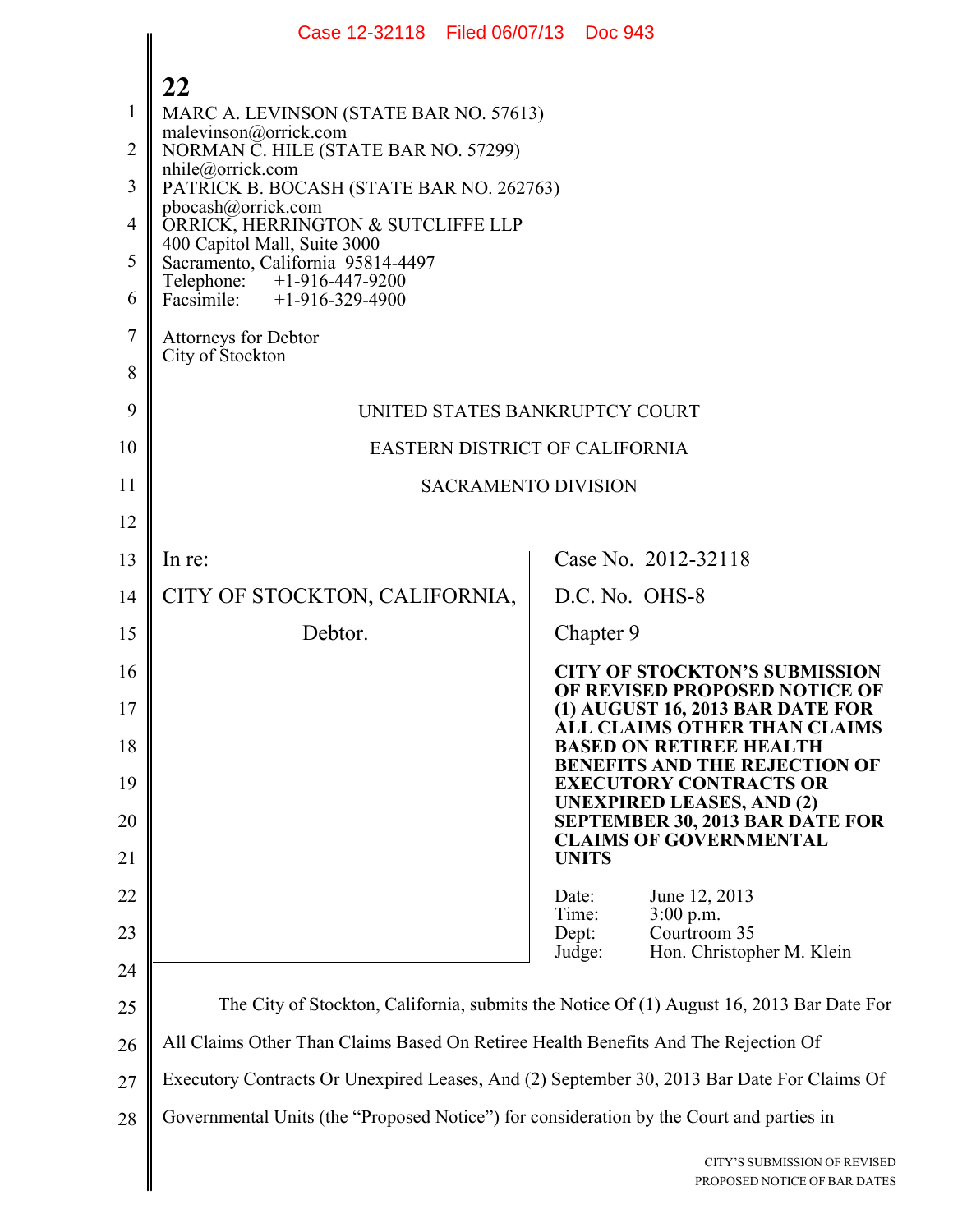|                | Case IZ-32118 – Filed 00/07/13 – DOC 943                                                         |                                                                                                   |  |  |
|----------------|--------------------------------------------------------------------------------------------------|---------------------------------------------------------------------------------------------------|--|--|
|                |                                                                                                  |                                                                                                   |  |  |
| $\mathbf{1}$   | interest. A copy of the Proposed Notice, including its two exhibits, is attached hereto as       |                                                                                                   |  |  |
| $\overline{2}$ | Exhibit 1.                                                                                       |                                                                                                   |  |  |
| 3              |                                                                                                  | The Proposed Notice is a modification of the version filed on May 30, 2013 [Docket No.            |  |  |
| $\overline{4}$ | 919]. It takes into consideration comments submitted by counsel for a governmental unit          |                                                                                                   |  |  |
| 5              | regarding the appropriate date by which governmental units may timely file proofs of claim.      |                                                                                                   |  |  |
| 6              | Specifically, the Proposed Notice reflects that, pursuant to 11 U.S.C. § 502(b)(9), governmental |                                                                                                   |  |  |
| $\overline{7}$ |                                                                                                  | units may timely file proofs of claim by September 30, 2013, which is 180 days after the entry of |  |  |
| 8              | the order for relief.                                                                            |                                                                                                   |  |  |
| 9              | A redlined version of the Proposed Notice that reflects the changes from the May 30              |                                                                                                   |  |  |
| 10             | document is attached hereto as Exhibit 2.                                                        |                                                                                                   |  |  |
| 11             |                                                                                                  |                                                                                                   |  |  |
| 12             | Dated: June 7, 2013                                                                              | MARC A. LEVINSON                                                                                  |  |  |
| 13             |                                                                                                  | NORMAN C. HILE<br>PATRICK B. BOCASH                                                               |  |  |
| 14             |                                                                                                  | Orrick, Herrington & Sutcliffe LLP                                                                |  |  |
| 15             |                                                                                                  |                                                                                                   |  |  |
| 16             |                                                                                                  | /s/ Marc A. Levinson<br>By: $\qquad \qquad$<br><b>MARC A. LEVINSON</b>                            |  |  |
| 17             |                                                                                                  | Attorneys for Debtor<br>City of Stockton                                                          |  |  |
| 18             |                                                                                                  |                                                                                                   |  |  |
| 19             |                                                                                                  |                                                                                                   |  |  |
| 20             |                                                                                                  |                                                                                                   |  |  |
| 21             |                                                                                                  |                                                                                                   |  |  |
| 22             |                                                                                                  |                                                                                                   |  |  |
| 23             |                                                                                                  |                                                                                                   |  |  |
| 24             |                                                                                                  |                                                                                                   |  |  |
| 25             |                                                                                                  |                                                                                                   |  |  |
| 26             |                                                                                                  |                                                                                                   |  |  |
| 27             |                                                                                                  |                                                                                                   |  |  |
| 28             |                                                                                                  |                                                                                                   |  |  |
|                | OHSUSA:753893834.2<br>$-2-$                                                                      | <b>CITY'S SUBMISSION OF REVISED</b><br>PROPOSED NOTICE OF BAR DATES                               |  |  |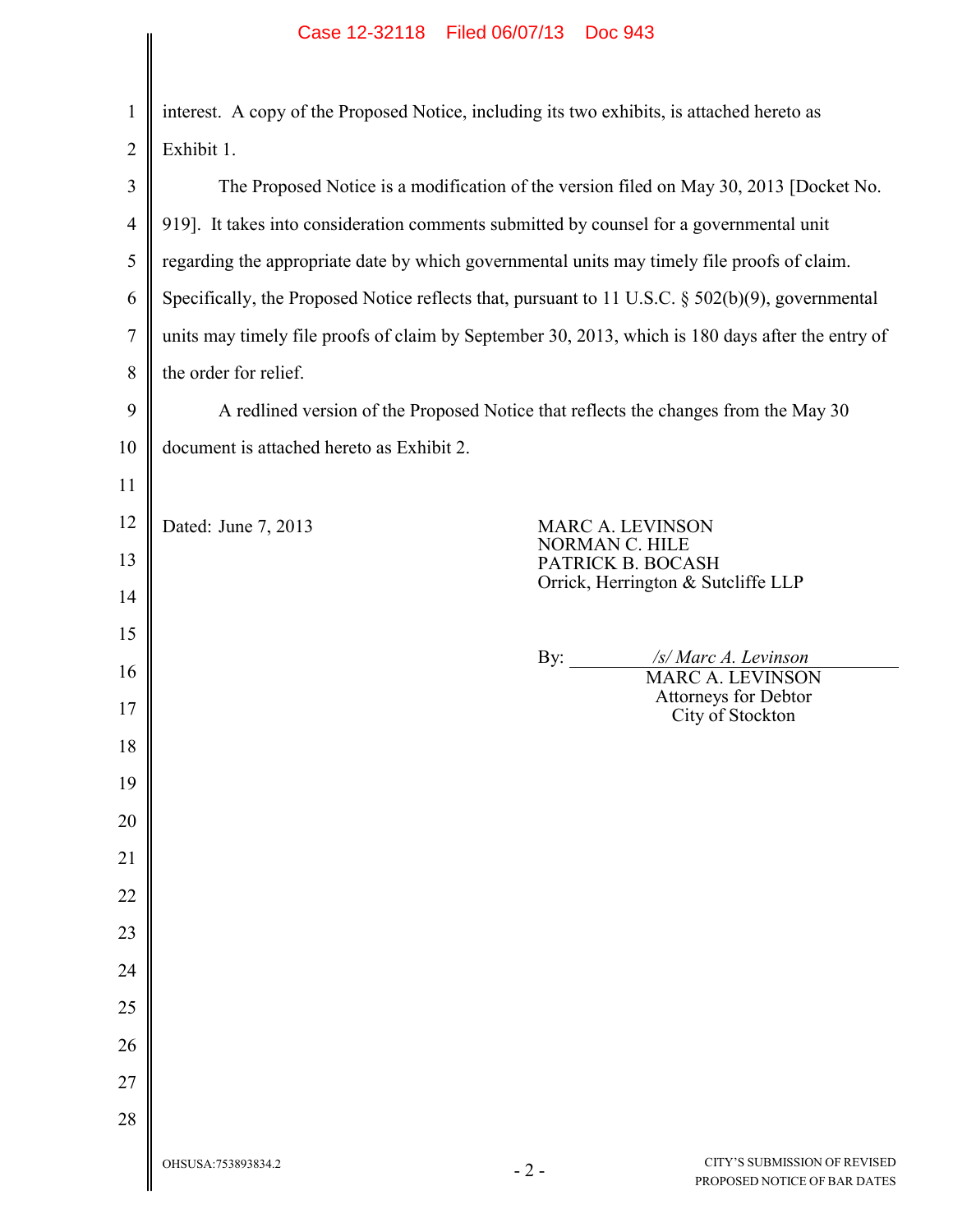# **Exhibit 1**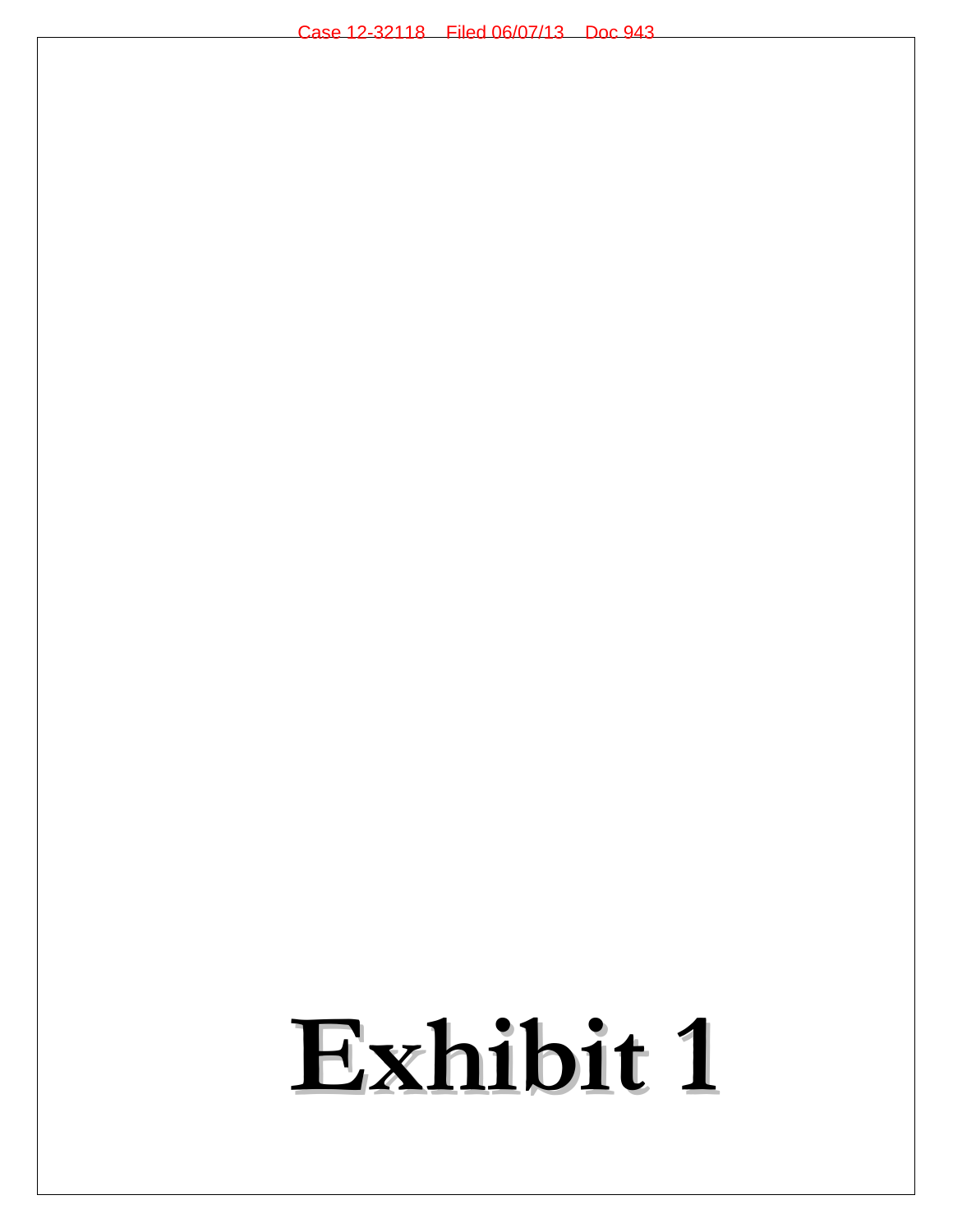|                                                                     | Case 12-32118   Filed 06/07/13   Doc 943                                                                                                                                                                                                                                                                                                                                                                               |                                                                                                                                         |  |
|---------------------------------------------------------------------|------------------------------------------------------------------------------------------------------------------------------------------------------------------------------------------------------------------------------------------------------------------------------------------------------------------------------------------------------------------------------------------------------------------------|-----------------------------------------------------------------------------------------------------------------------------------------|--|
| 1<br>$\overline{2}$<br>3<br>$\overline{4}$<br>5<br>6<br>$\tau$<br>8 | 12<br>MARC A. LEVINSON (STATE BAR NO. 57613)<br>malevinson@orrick.com<br>NORMAN C. HILE (STATE BAR NO. 57299)<br>nhile@orrick.com<br>PATRICK B. BOCASH (STATE BAR NO. 262763)<br>pbocash@orrick.com<br>ORRICK, HERRINGTON & SUTCLIFFE LLP<br>400 Capitol Mall, Suite 3000<br>Sacramento, California 95814-4497<br>Telephone: +1-916-447-9200<br>Facsimile: +1-916-329-4900<br>Attorneys for Debtor<br>City of Stockton |                                                                                                                                         |  |
| 9                                                                   |                                                                                                                                                                                                                                                                                                                                                                                                                        | UNITED STATES BANKRUPTCY COURT                                                                                                          |  |
| 10                                                                  | <b>EASTERN DISTRICT OF CALIFORNIA</b>                                                                                                                                                                                                                                                                                                                                                                                  |                                                                                                                                         |  |
| 11                                                                  | <b>SACRAMENTO DIVISION</b>                                                                                                                                                                                                                                                                                                                                                                                             |                                                                                                                                         |  |
| 12                                                                  |                                                                                                                                                                                                                                                                                                                                                                                                                        |                                                                                                                                         |  |
| 13                                                                  | In re:                                                                                                                                                                                                                                                                                                                                                                                                                 | Case No. 2012-32118                                                                                                                     |  |
| 14                                                                  | CITY OF STOCKTON, CALIFORNIA,<br>Chapter 9                                                                                                                                                                                                                                                                                                                                                                             |                                                                                                                                         |  |
| 15                                                                  | Debtor.                                                                                                                                                                                                                                                                                                                                                                                                                | NOTICE OF (1) AUGUST 16, 2013 BAR<br>DATE FOR ALL CLAIMS OTHER                                                                          |  |
| 16<br>17                                                            |                                                                                                                                                                                                                                                                                                                                                                                                                        | <b>THAN CLAIMS BASED ON RETIREE</b><br><b>HEALTH BENEFITS AND THE</b><br><b>REJECTION OF EXECUTORY</b><br><b>CONTRACTS OR UNEXPIRED</b> |  |
| 18<br>19                                                            |                                                                                                                                                                                                                                                                                                                                                                                                                        | LEASES, AND (2) SEPTEMBER 30,<br><b>2013 BAR DATE FOR CLAIMS OF</b><br><b>GOVERNMENTAL UNITS</b>                                        |  |
| 20                                                                  |                                                                                                                                                                                                                                                                                                                                                                                                                        |                                                                                                                                         |  |
| 21                                                                  | ALL PARTIES WHO BELIEVE THAT THEY HAVE CLAIMS AGAINST THE<br>TO:                                                                                                                                                                                                                                                                                                                                                       |                                                                                                                                         |  |
| 22                                                                  | <b>CITY OF STOCKTON, CALIFORNIA:</b>                                                                                                                                                                                                                                                                                                                                                                                   |                                                                                                                                         |  |
| 23                                                                  | <b>PLEASE TAKE NOTICE</b> that on June 28, 2012 (the "Petition Date"), the City of                                                                                                                                                                                                                                                                                                                                     |                                                                                                                                         |  |
| 24                                                                  | Stockton, California (the "City"), filed a voluntary petition for relief under chapter 9 of Title 11                                                                                                                                                                                                                                                                                                                   |                                                                                                                                         |  |
| 25                                                                  | of the United States Code (the "Bankruptcy Code") in the United States Bankruptcy Court for the                                                                                                                                                                                                                                                                                                                        |                                                                                                                                         |  |
| 26                                                                  | Eastern District of California (the "Court"). The Court entered an order for relief on April 1,                                                                                                                                                                                                                                                                                                                        |                                                                                                                                         |  |
| 27                                                                  | 2013.                                                                                                                                                                                                                                                                                                                                                                                                                  |                                                                                                                                         |  |
| 28                                                                  | 111                                                                                                                                                                                                                                                                                                                                                                                                                    |                                                                                                                                         |  |
|                                                                     |                                                                                                                                                                                                                                                                                                                                                                                                                        | NOTICE OF BAR DATES FOR CLAIMS OTHER THAN<br><b>CLAIMS BASED ON RETIREE HEALTH BENEFITS</b><br>AND EXECUTORY CONTRACTS OR LEASES        |  |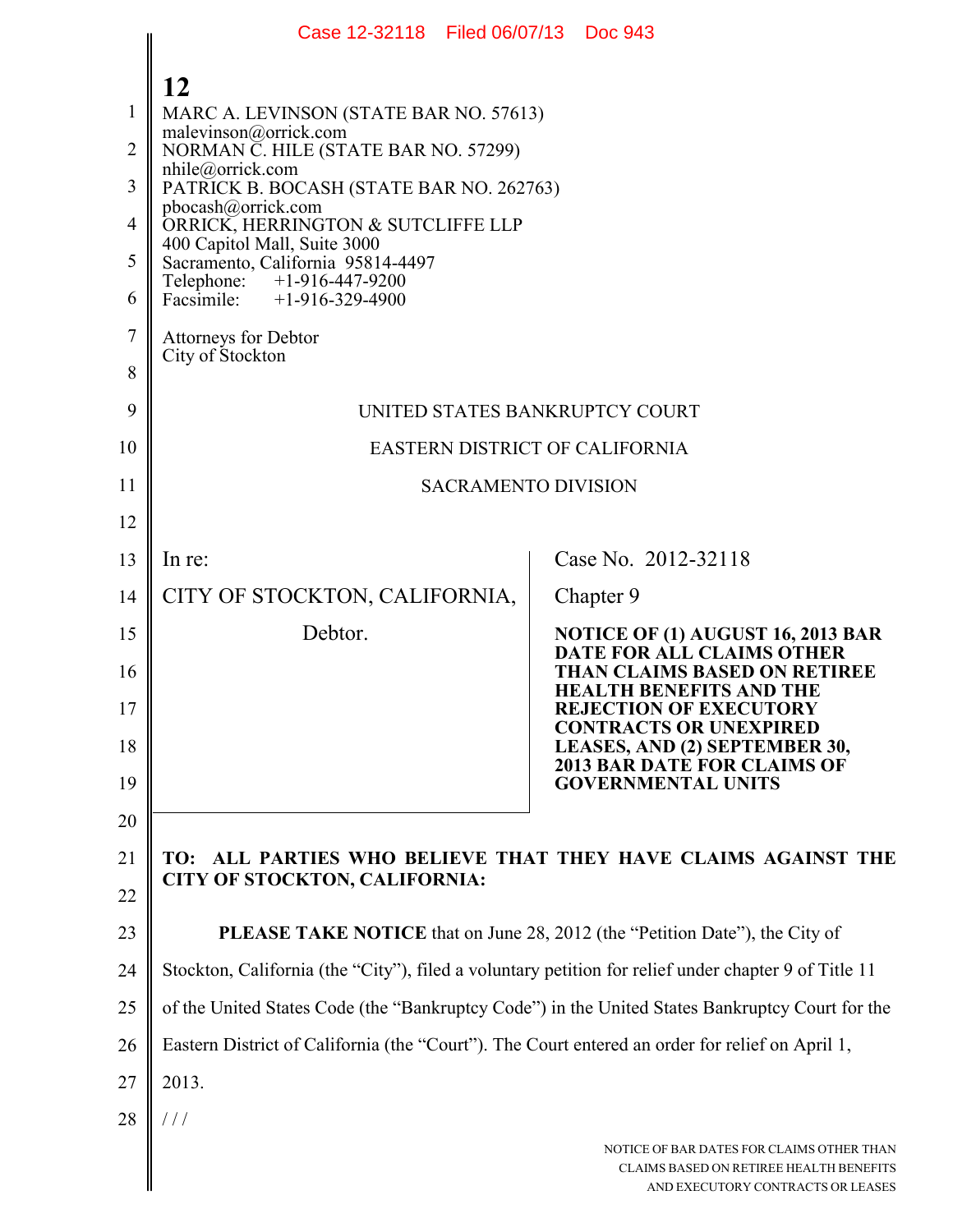1 2 3 4 5 6 7 8 9 10 11 12 13 14 15 16 17 18 19 20 21 22 23 24 25 26 **PLEASE TAKE FURTHER NOTICE** that by its order entered on June \_\_\_, 2013 (the "Bar Order"), the Court established August 16, 2013, as the deadline by which any person or entity asserting a claim against the City may timely file a proof of claim against the City (the "Bar Date"). The Bar Date applies to any creditor that has or asserts any claim against the City. The Bar Order permanently bars all claims asserted after the Bar Date except such claims as are described in the next five paragraphs of this Notice. Note that any such proof of claim **must be received by the Court on or before the Bar Date**. Thus, a proof of claim mailed on August 16 will not be timely. **HOLDERS OF THE FOLLOWING FOUR GROUPS OF CLAIMS NEED NOT FILE PROOFS OF CLAIM BY THE BAR DATE: (1) CLAIMS BASED ON THE REJECTION OF EXECUTORY CONTRACTS OR UNEXPIRED LEASES; (2) CLAIMS BASED ON THE IMPAIRMENT OF RETIREE HEALTH BENEFITS; (3) CLAIMS OF BONDHOLDERS AND CERTIFICATE OF PARTICIPATION HOLDERS; AND (4) CLAIMS OF GOVERNMENTAL UNITS (AS SUCH TERM IS DEFINED IN THE BANKRUPTCY CODE).** 1. **EXECUTORY CONTRACTS AND UNEXPIRED LEASES:** The Bar Date **DOES NOT** apply to claims based on the rejection of any executory contract or unexpired lease that has not yet been rejected by an order of the Court. At this time, the City has not moved to reject any contracts or unexpired leases, which include collective bargaining agreements and the City's contracts with the California Public Employees' Retirement System. Claims arising under agreements that may be rejected in the future will be the subject of another order that sets a different filing deadline (most likely 30 or 45 days following the filing of the order rejecting the agreement). 2. **SPECIAL NOTICE TO RETIREES:** The Bar Date **DOES NOT** apply to claims based on retiree health benefits, which claims will be the subject of another order or orders that will set a later filing deadline or no deadline at all. The Bar Date does apply to claims based

- 27 on unpaid leave buy-outs or claims based on anything other than the City's impairment of retiree
- 28 health benefits.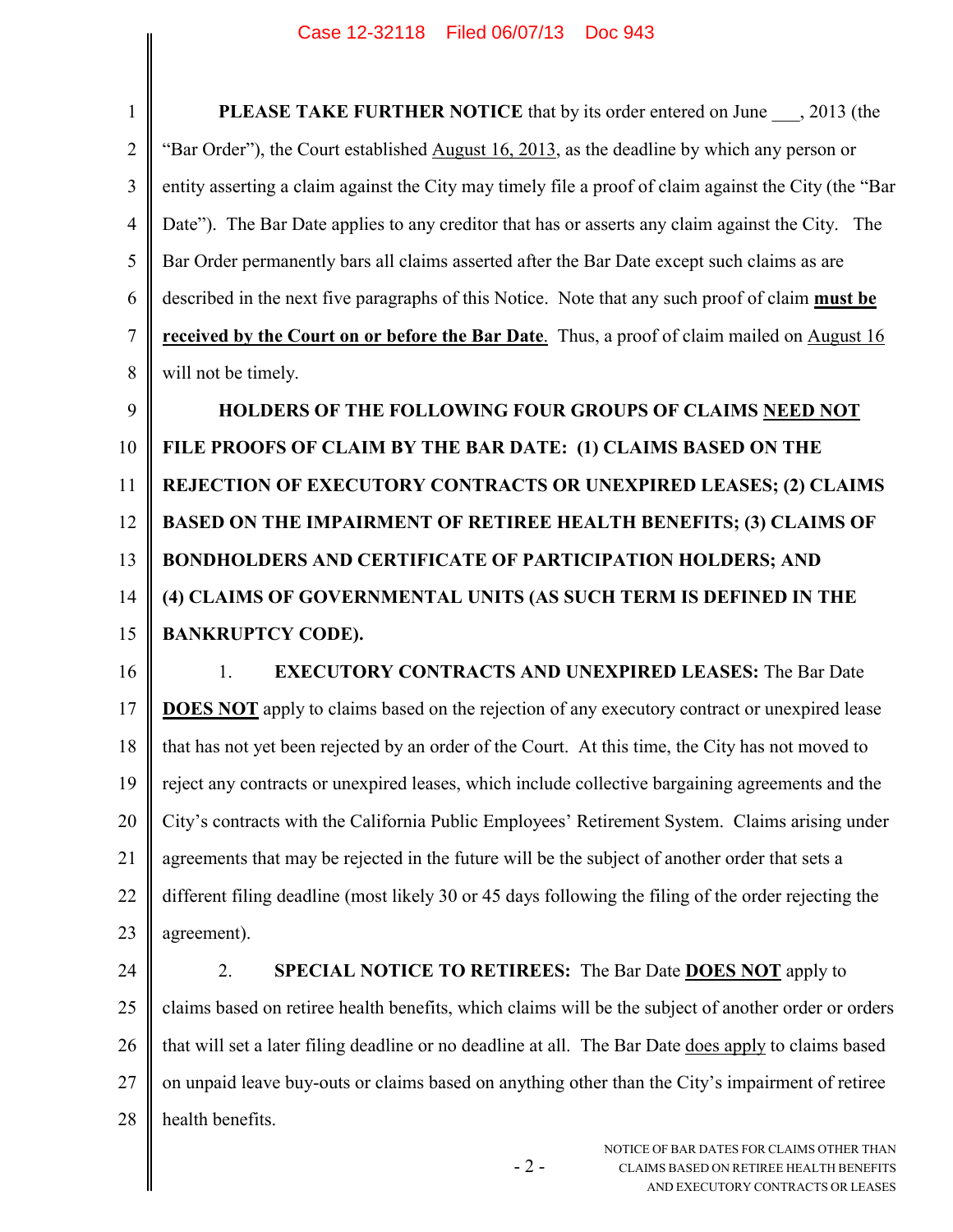|                | Case IZ-32118 Filed 00/07/13 DOC 943                                                                                               |
|----------------|------------------------------------------------------------------------------------------------------------------------------------|
| $\mathbf{1}$   | SPECIAL NOTICE TO BONDHOLDERS AND CERTIFICATE OF<br>3.                                                                             |
| $\overline{2}$ | <b>PARTICIPATION HOLDERS:</b> Wells Fargo Bank, National Association, acting in its capacity                                       |
| 3              | as an Indenture Trustee or like capacity including but not limited to as fiscal agent (collectively,                               |
| $\overline{4}$ | the "Trustee") with respect to 28 issues of bonds, certificates of participation and other evidences                               |
| 5              | of indebtedness issued by the City or its affiliates, has informed the City that pursuant to                                       |
| 6              | Bankruptcy Rule $3003(c)(5)$ , the Trustee intends to file proofs of claim on behalf of the holders of                             |
| 7              | the issues of bonds, certificates of participation and other evidences of indebtedness listed on the                               |
| 8              | attached Exhibit A (collectively, the "Bonds"). ACCORDINGLY, HOLDERS OF THE                                                        |
| 9              | <b>BONDS NEED NOT FILE A PROOF OF CLAIM FOR OBLIGATIONS REPRESENTED</b>                                                            |
| 10             | BY OR AMOUNTS DUE IN RESPECT OF THE BONDS. The City believes that the Trustee                                                      |
| 11             | will be providing notice to such holders concerning the filing of proofs of claim.                                                 |
| 12             | SEPTEMBER 30, 2013 BAR DATE FOR GOVERNMENTAL UNITS: The<br>4.                                                                      |
| 13             | Bar Date <b>DOES NOT</b> apply to claims of governmental units (as such term is defined in the                                     |
| 14             | Bankruptcy Code), which claims may be timely filed on or before September 30, 2013 pursuant                                        |
| 15             | to $\S$ 502(b)(9) of the Bankruptcy Code.                                                                                          |
| 16             | <b>CONSEQUENCES OF FAILURE TO FILE PROOF OF CLAIM</b>                                                                              |
| 17             | Except with respect to the classes of creditors described above who are not compelled to                                           |
| 18             | file a proof of claim by the Bar Date, anyone who <i>fails</i> to file a proof of claim by the Bar Date                            |
| 19             | shall be forever barred, estopped and enjoined from the following:                                                                 |
| 20             | Asserting any claim against the City for any claim that arose prior<br>(a)                                                         |
| 21             | to the Bar Date; or                                                                                                                |
| 22             | Receiving a distribution on account of such claim under any plan of<br>(b)                                                         |
| 23             | adjustment propounded by the City.                                                                                                 |
| 24             | <b>PROCEDURES FOR FILING PROOFS OF CLAIM</b>                                                                                       |
| 25             | <b>General Requirements for Proofs of Claim</b>                                                                                    |
| 26             | Proofs of claim must (i) be written in English; (ii) be denominated in lawful currency of                                          |
| 27             | the United States; and (iii) be signed by the actual claimant or by the claimant's authorized                                      |
| 28             | representative or agent.                                                                                                           |
|                | NOTICE OF BAR DATES FOR CLAIMS OTHER THAN<br>$-3-$<br>CLAIMS BASED ON RETIREE HEALTH BENEFITS<br>AND EXECUTORY CONTRACTS OR LEASES |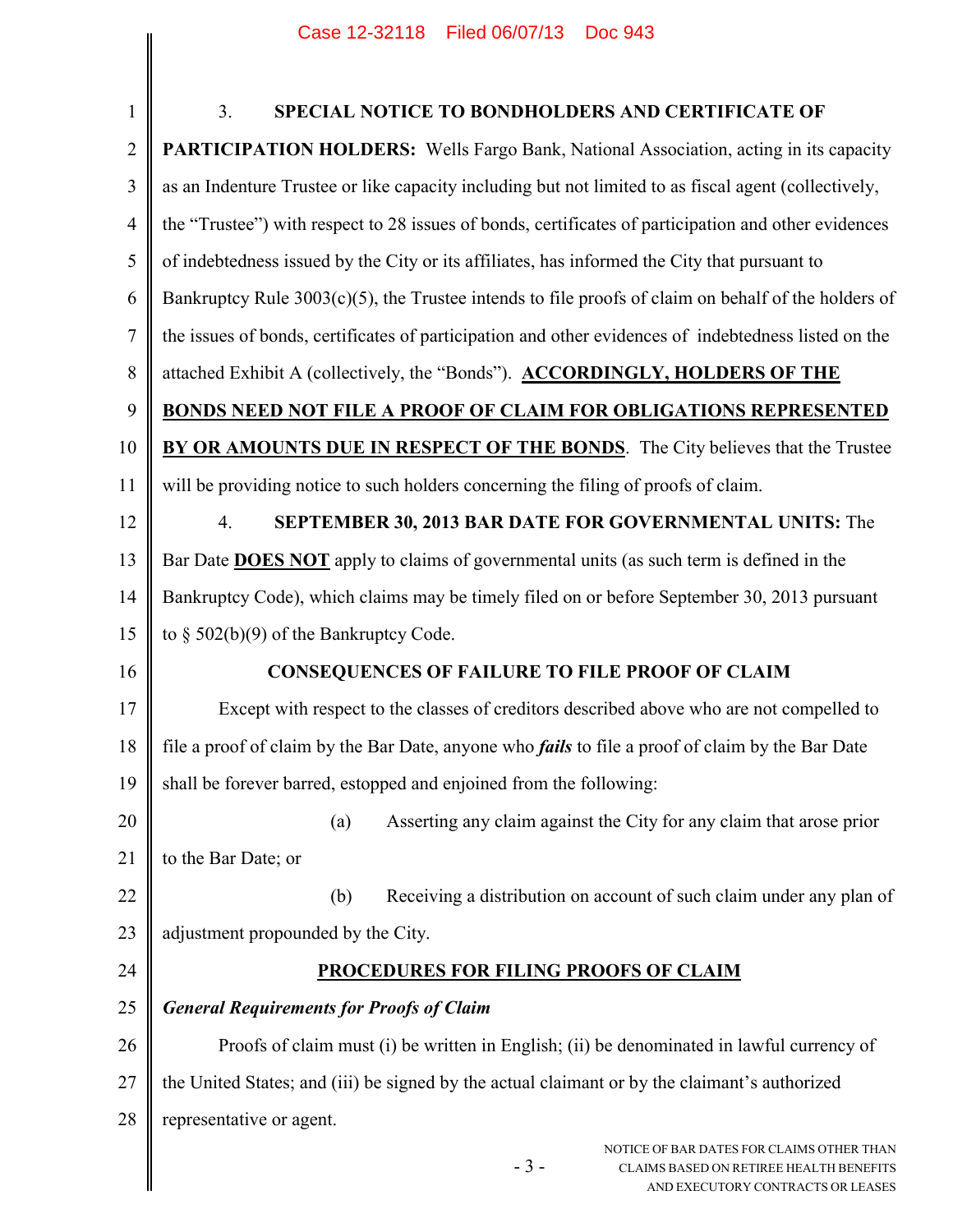# Case 12-32118 Filed 06/07/13 Doc 943

| $\mathbf{1}$   | Proofs of claim must include all documentation required by Bankruptcy Rules 3001(c)                                                |
|----------------|------------------------------------------------------------------------------------------------------------------------------------|
| $\overline{2}$ | and 3001(d), including a copy of any written document that forms the basis of the claim and, for                                   |
| 3              | secured claims, evidence that the alleged security interest has been perfected. If documentation is                                |
| $\overline{4}$ | voluminous, attach a summary or provide an explanation as to why the missing documents are not                                     |
| 5              | available.                                                                                                                         |
| 6              | What, When and Where to File - Claimants Represented by Counsel                                                                    |
| 7              | Pursuant to Local Bankruptcy Rule 5005-1, claimants represented by counsel must file                                               |
| 8              | proofs of claim electronically. The preferred method for filing electronic proofs of claim is via                                  |
| 9              | ECF. Claimants represented by counsel may also file proofs of claim via the electronic proofs of                                   |
| 10             | claim filing system on the Bankruptcy Court's website (https://ecf.caeb.uscourts.gov/cgi-                                          |
| 11             | bin/autoFilingClaims.pl). Electronic proofs of claim will be deemed filed as of the date and time                                  |
| 12             | stated on the Notice of Electronic Filing issued by the Bankruptcy Court Clerk.                                                    |
| 13             | Proofs of claim filed by attorneys in paper form will be accepted by the clerk, but an                                             |
| 14             | attorney who files a proof of claim in paper rather than electronic form may be subject to                                         |
| 15             | sanctions pursuant to Local Bankruptcy Rule 5005-1(e).                                                                             |
| 16             | What, When and Where to File - Claimants Not Represented by Counsel                                                                |
| 17             | Claimants not represented by counsel may file proofs of claim either in electronic form                                            |
| 18             | (via either ECF or the electronic proofs of claim filing system available at                                                       |
| 19             | https://ecf.caeb.uscourts.gov/cgi-bin/autoFilingClaims.pl) or in paper form. Paper proofs of claim                                 |
| 20             | may be set forth on the attached Exhibit B (Official Form 10). Note again that all signed original                                 |
| 21             | paper proofs of claim (and attached documentation) must be filed with the Court on or before the                                   |
| 22             | Bar Date of August 16, 2013, or, in the case of claims by governmental units, on or before                                         |
| 23             | September 30, 2013. Paper proofs of claim may be filed by mail or delivery to the Court at the                                     |
| 24             | following address:                                                                                                                 |
| 25             | Clerk                                                                                                                              |
| 26             | United States Bankruptcy Court<br>501 I Street, Suite 3-200                                                                        |
| 27             | Sacramento, CA 95814                                                                                                               |
| 28             |                                                                                                                                    |
|                | NOTICE OF BAR DATES FOR CLAIMS OTHER THAN<br>$-4-$<br>CLAIMS BASED ON RETIREE HEALTH BENEFITS<br>AND EXECUTORY CONTRACTS OR LEASES |

AND EXECUTORY CONTRACTS OR LEASES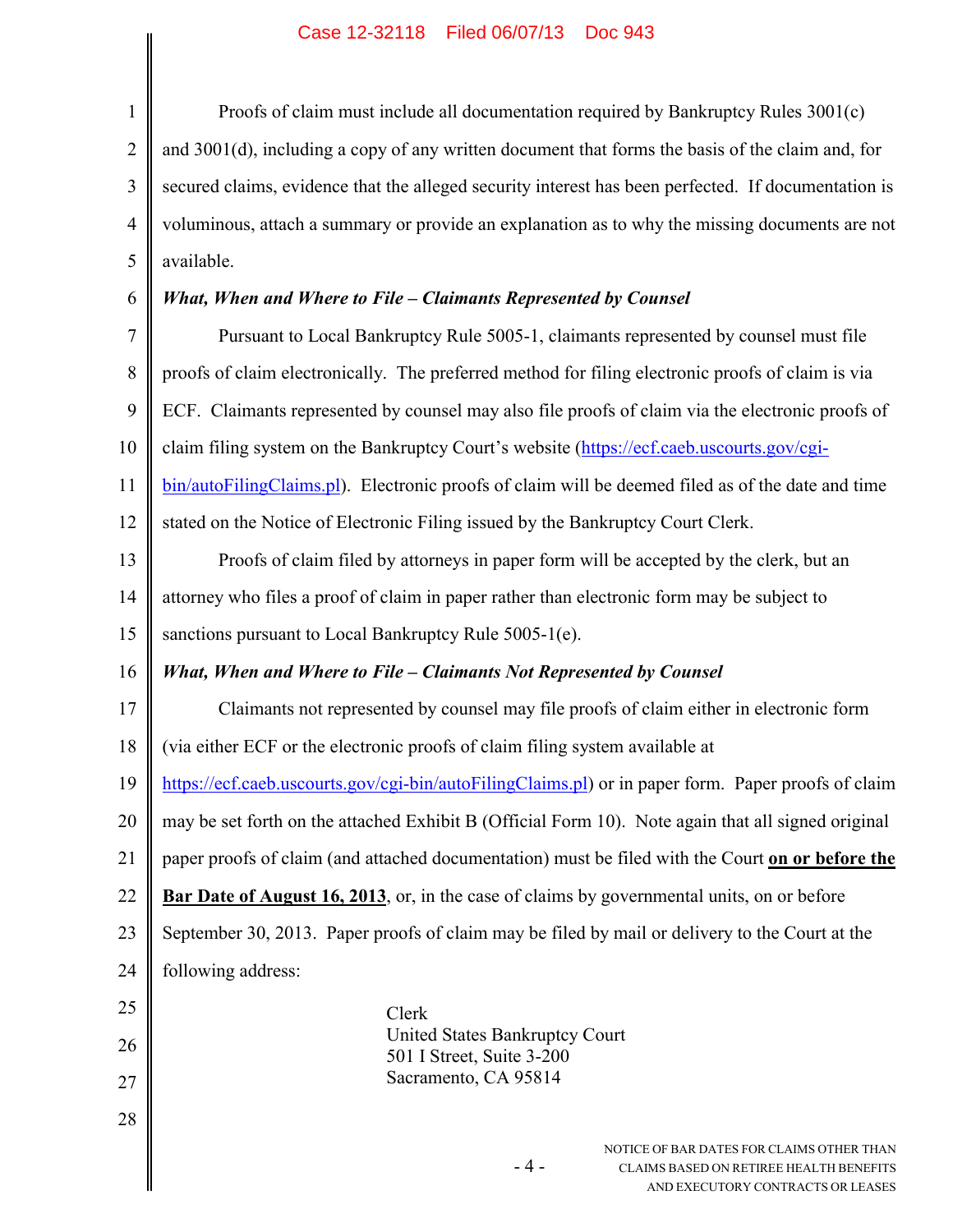|                | Case 12-32118 Filed 06/07/13 Doc 943                                                                                                                     |  |  |
|----------------|----------------------------------------------------------------------------------------------------------------------------------------------------------|--|--|
|                |                                                                                                                                                          |  |  |
| 1              | For paper proofs of claims to be timely and properly filed, they must be received by the Court at                                                        |  |  |
| $\overline{2}$ | the above address. Paper proofs of claim will be deemed filed only when actually received by                                                             |  |  |
| 3              | the Court.                                                                                                                                               |  |  |
| $\overline{4}$ | YOU SHOULD NOT FILE A PROOF OF CLAIM IF YOU DO NOT HAVE A                                                                                                |  |  |
| 5              | <b>CLAIM AGAINST THE CITY.</b>                                                                                                                           |  |  |
| 6              | THE FACT THAT YOU HAVE RECEIVED THIS NOTICE DOES NOT MEAN                                                                                                |  |  |
| $\overline{7}$ | THAT YOU HAVE A CLAIM OR THAT EITHER THE CITY OR THE COURT                                                                                               |  |  |
| 8              | <b>BELIEVES THAT YOU HAVE A CLAIM.</b>                                                                                                                   |  |  |
| 9              | THE CITY RECOMMENDS THAT YOU CONSULT AN ATTORNEY IF YOU                                                                                                  |  |  |
| 10             | HAVE ANY QUESTIONS, INCLUDING WHETHER YOU SHOULD FILE A PROOF OF                                                                                         |  |  |
| 11             | <b>CLAIM.</b>                                                                                                                                            |  |  |
| 12             | Questions concerning this Notice should be in writing and should be directed to Connie                                                                   |  |  |
| 13             | Cochran, whose email address is connie.cochran@stocktongov.com.                                                                                          |  |  |
| 14             |                                                                                                                                                          |  |  |
| 15             | Dated: June ____, 2013<br><b>MARC A. LEVINSON</b><br><b>NORMAN C. HILE</b>                                                                               |  |  |
| 16             | PATRICK B. BOCASH<br>Orrick, Herrington & Sutcliffe LLP                                                                                                  |  |  |
| 17             |                                                                                                                                                          |  |  |
| 18             | /s/ Marc A. Levinson<br>By: $\qquad \qquad$                                                                                                              |  |  |
| 19             | <b>MARC A. LEVINSON</b><br>Attorneys for Debtor                                                                                                          |  |  |
| 20             | City of Stockton                                                                                                                                         |  |  |
| 21             |                                                                                                                                                          |  |  |
| 22             |                                                                                                                                                          |  |  |
| 23             |                                                                                                                                                          |  |  |
| 24             |                                                                                                                                                          |  |  |
| 25             |                                                                                                                                                          |  |  |
| 26             |                                                                                                                                                          |  |  |
| 27             |                                                                                                                                                          |  |  |
| 28             | NOTICE OF BAR DATES FOR CLAIMS OTHER THAN<br>OHSUSA:753623461.9<br>$-5-$<br>CLAIMS BASED ON RETIREE HEALTH BENEFITS<br>AND EXECUTORY CONTRACTS OR LEASES |  |  |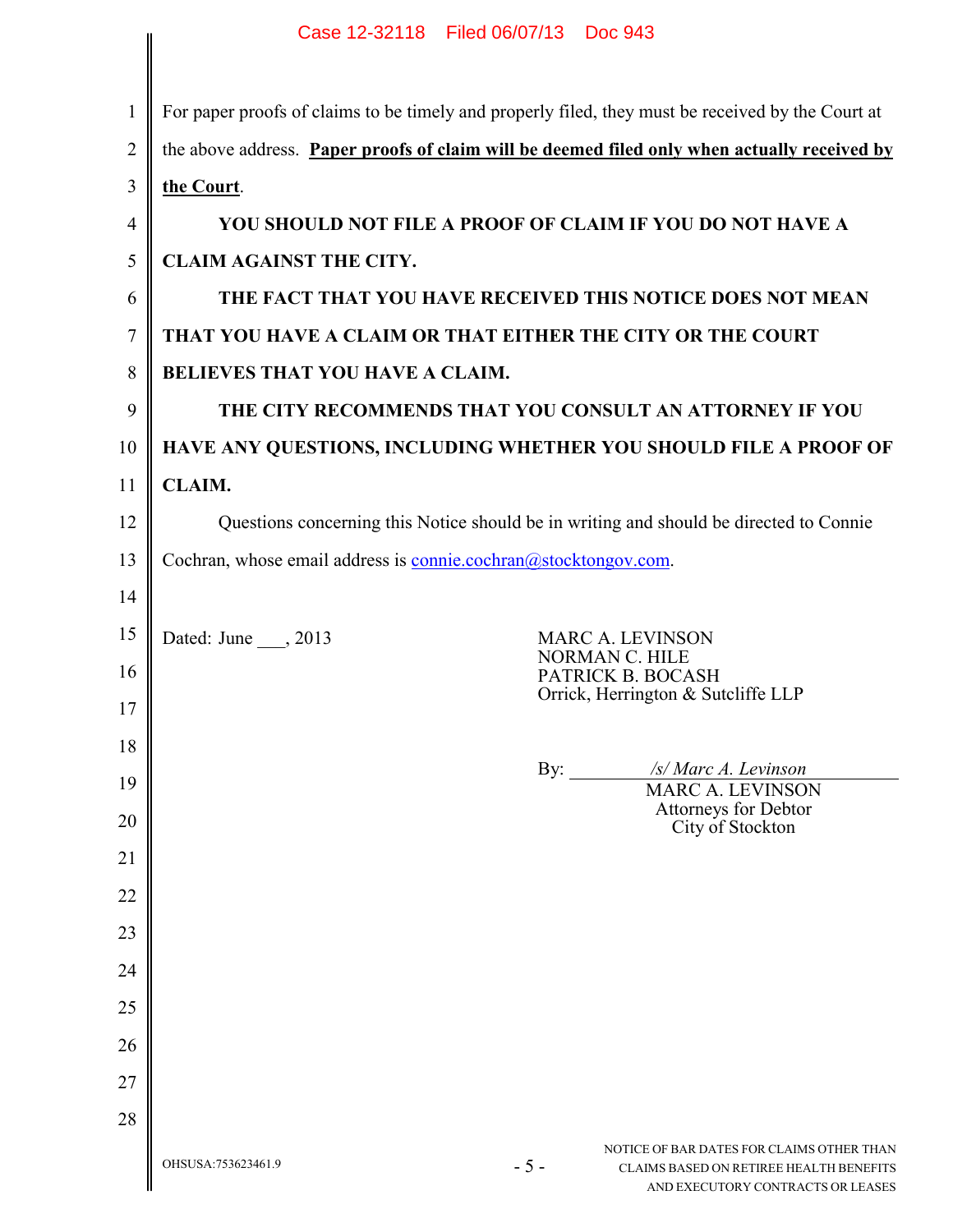# **Exhibit A**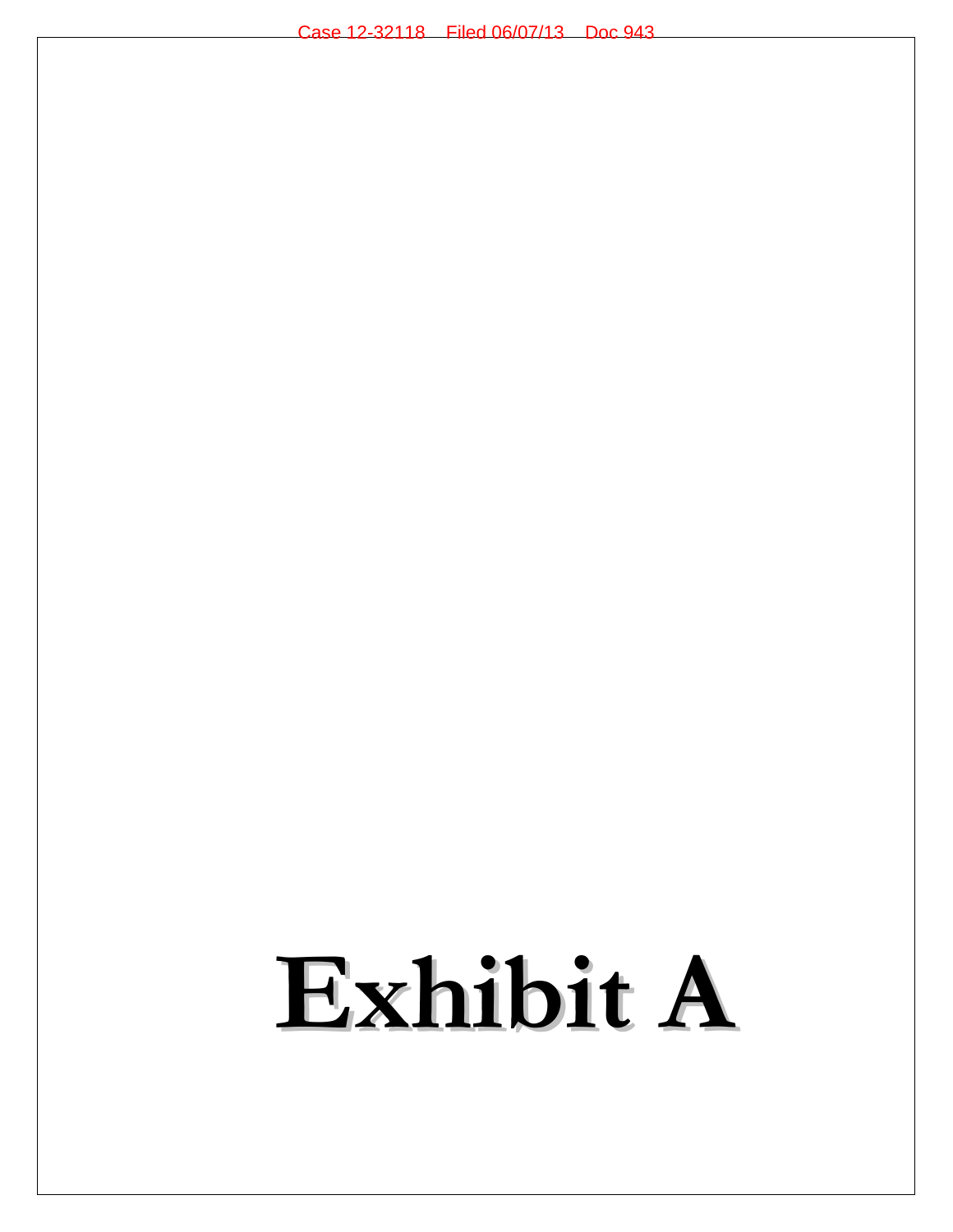# Bonds, Certificates of Participation, and Other Evidences of Indebtedness Issued by the City of Stockton or Its Affiliates

- 1. City of Stockton Revenue Certificates of Participation 1998 Series A (Wastewater System Project)
- 2. Stockton Public Financing Authority Reassessment Revenue Bonds (Arch Road and Stockton Business Park Assessment Districts) Series 1998
- 3. City of Stockton Certificates of Participation (Redevelopment Housing Projects) Series 2003A and Taxable Series 2003B
- 4. City of Stockton Camera Estates Community Facilities District No. 2003-1 Special Tax Bonds, Series 2003
- 5. City of Stockton Certificates of Participation 2003 Series A (Wastewater System Project)
- 6. City of Stockton Limited Obligation Improvement Bonds March Lane/Holman Assessment District 2003-1
- 7. City of Stockton Limited Obligation Improvement Bonds Mosher Assessment District 2003-02
- 8. City of Stockton Limited Obligation Improvement Bonds Waterford Estates East Phase II Assessment District 2003-03
- 9. Stockton Public Financing Authority Refunding Revenue Bonds (West Eighth Street Reassessment District)
- 10. Redevelopment Agency of the City of Stockton Revenue Bonds, Series 2004 (Stockton Events Center –Arena Project)
- 11. Stockton Public Financing Authority Lease Revenue Bonds, Series 2004 (Parking and Capital Projects)
- 12. Stockton Public Financing Authority 2005 Water Revenue Bonds, Series A (Water System Capital Improvement Project)
- 13. City of Stockton South Stockton Community Facilities District No. 90-1 2005 Special Tax Refunding Bonds
- 14. Stockton Public Financing Authority Refunding Revenue Bonds (2005 Assessment Districts Refinancing) Series A Senior Lien Bonds and Series B Subordinate Lien Bonds
- 15. City of Stockton Community Facilities District No. 90-2 (Brookside Estates) 2005 Special Tax Refunding Bonds
- 16. Stockton Public Financing Authority Revenue Bonds (Redevelopment Projects) 2006 Series A, Taxable Revenue Bonds (Redevelopment Projects) 2006 Series B and Taxable Revenue Bonds (Housing Projects) 2006 Series C
- 17. Stockton Public Financing Authority 2006 Lease Revenue Refunding Bonds, Series A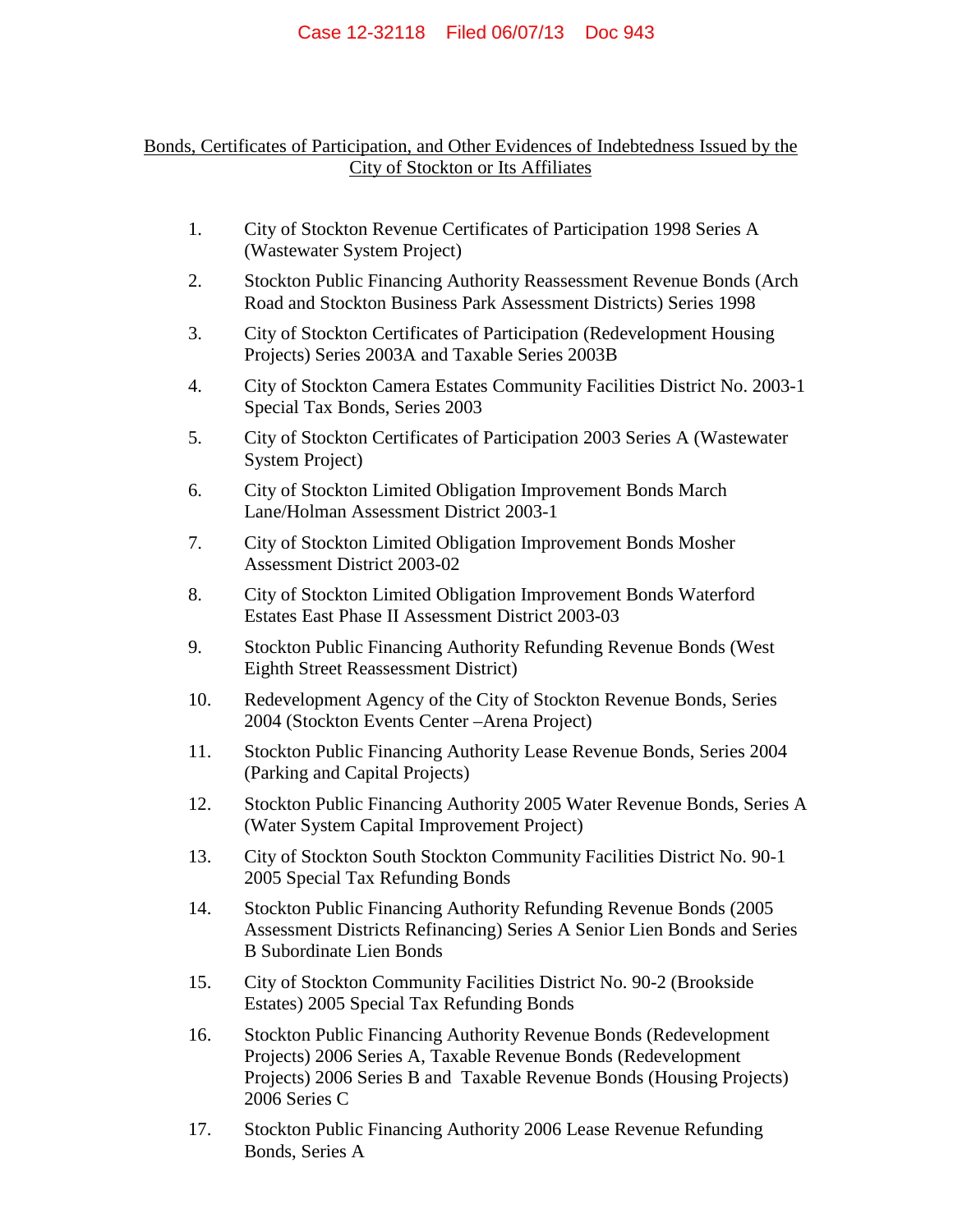- 18. City of Stockton Community Facilities District No. 1 (Weston Ranch) Special Tax Refunding Bonds, Series 2006
- 19. City of Stockton Spanos Park West Community Facilities District No. 2001-1 Special Tax Refunding Bonds, Series 2006
- 20. City of Stockton Community Facilities District No. 2006-1 (Riverbend) Special Tax Bonds, Series 2006
- 21. City of Stockton Community Facilities District No. 2006-3 (Northbrook) Woodside Improvement Area 1 Special Tax Bonds, Series 2007
- 22. City of Stockton Arch Road East Community Facilities District No. 99-02 2007 Special Tax Bonds
- 23. Stockton Public Financing Authority Variable Rate Demand Lease Revenue Bonds, 2007 Series A and 2007 Series B (Taxable) (Building Acquisition Financing Project)
- 24. City of Stockton 2007 Taxable Pension Obligations Bonds, Series A and Series B
- 25. Stockton Public Financing Authority 2008 Refunding Revenue Bonds
- 26. Stockton Public Financing Authority Lease Revenue Bonds, 2009 Series A (Capital Improvement Projects)
- 27. Stockton Public Financing Authority Water Revenue Bonds, Series 2009A (Tax Exempt) (Delta Water Supply Project) & Series 2009 B (Taxable Build America Bonds)
- 28. Stockton Public Financing Authority Variable Rate Demand Water Revenue Bonds, Series 2010A (Delta Water Supply Project)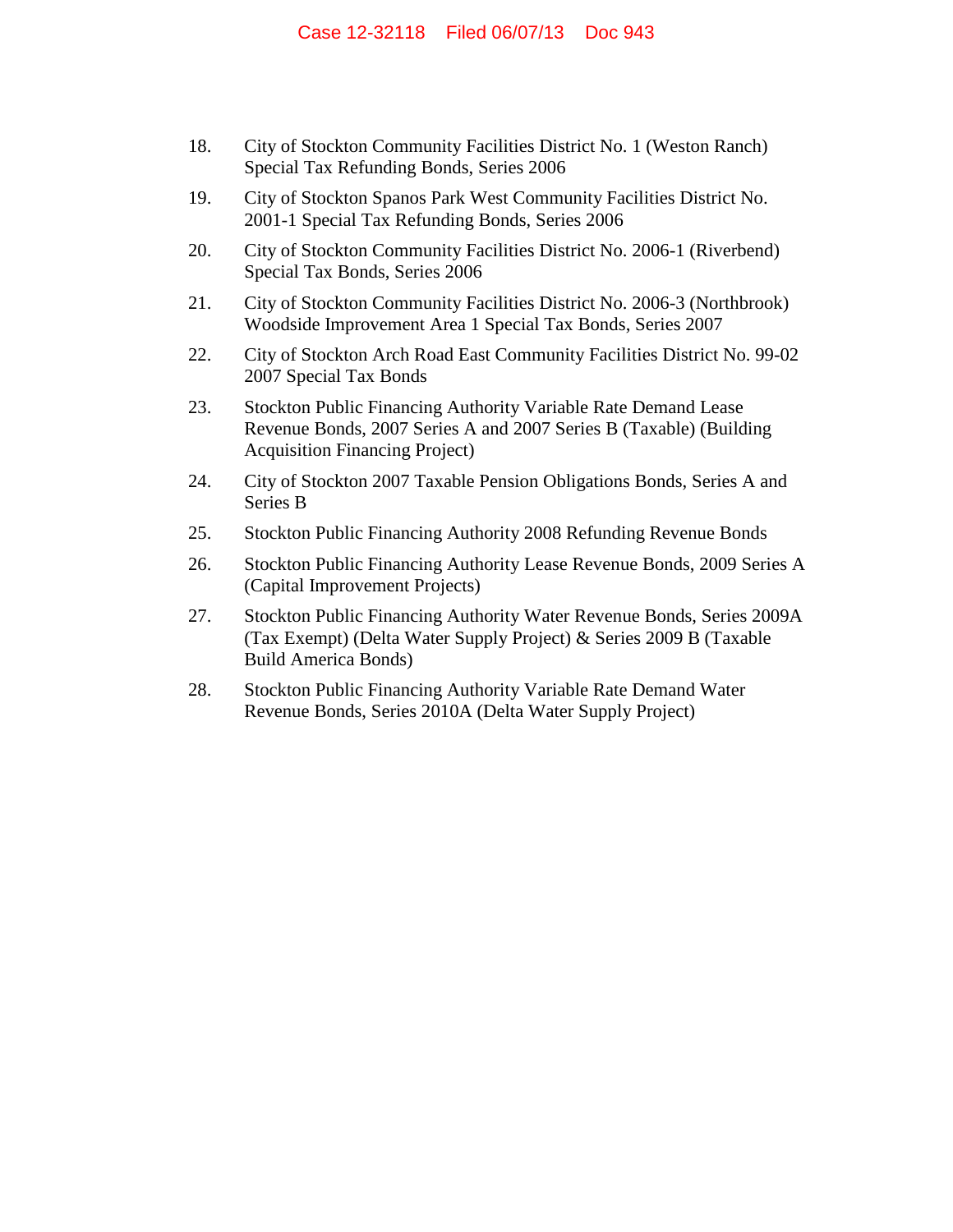# **Exhibit B**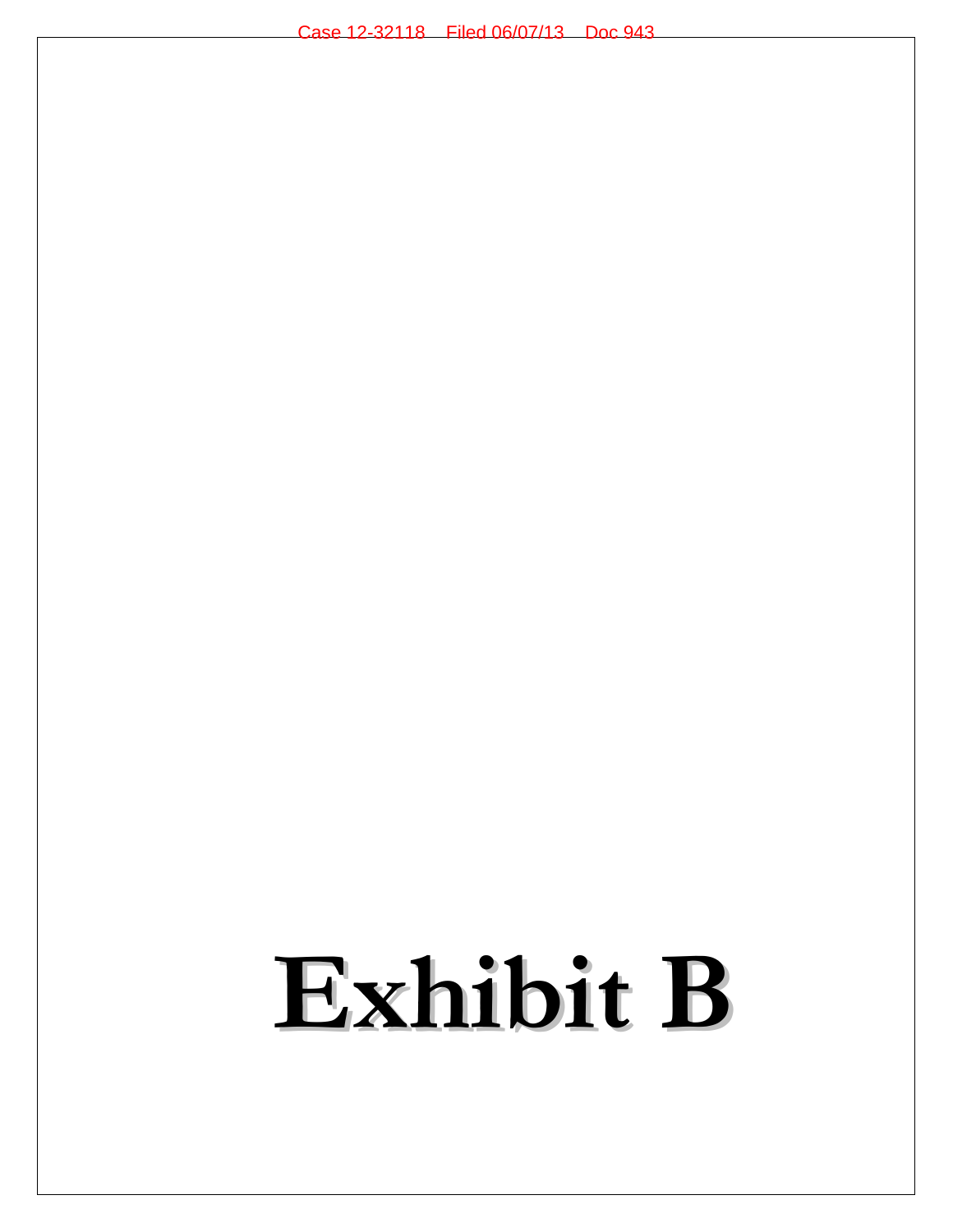# Case 12-32118 Filed 06/07/13 Doc 943

B10 (Official Form 10) (04/13)

| UNITED STATES BANKRUPTCY COURT                                                                                                                                         |                                                                                                                                                                                                                    |                                                                                     | <b>PROOF OF CLAIM</b>                                                                                                                                            |
|------------------------------------------------------------------------------------------------------------------------------------------------------------------------|--------------------------------------------------------------------------------------------------------------------------------------------------------------------------------------------------------------------|-------------------------------------------------------------------------------------|------------------------------------------------------------------------------------------------------------------------------------------------------------------|
| Name of Debtor:                                                                                                                                                        |                                                                                                                                                                                                                    | Case Number:                                                                        |                                                                                                                                                                  |
|                                                                                                                                                                        |                                                                                                                                                                                                                    |                                                                                     |                                                                                                                                                                  |
|                                                                                                                                                                        |                                                                                                                                                                                                                    |                                                                                     |                                                                                                                                                                  |
|                                                                                                                                                                        | NOTE: Do not use this form to make a claim for an administrative expense that arises after the bankruptcy filing. You<br>may file a request for payment of an administrative expense according to 11 U.S.C. § 503. |                                                                                     |                                                                                                                                                                  |
|                                                                                                                                                                        | Name of Creditor (the person or other entity to whom the debtor owes money or property):                                                                                                                           |                                                                                     |                                                                                                                                                                  |
| Name and address where notices should be sent:                                                                                                                         |                                                                                                                                                                                                                    |                                                                                     | <b>COURT USE ONLY</b><br>$\Box$ Check this box if this claim amends a                                                                                            |
|                                                                                                                                                                        |                                                                                                                                                                                                                    |                                                                                     | previously filed claim.                                                                                                                                          |
|                                                                                                                                                                        | email:                                                                                                                                                                                                             |                                                                                     | Court Claim Number:<br>(If known)                                                                                                                                |
| Telephone number:                                                                                                                                                      |                                                                                                                                                                                                                    |                                                                                     | Filed on:                                                                                                                                                        |
| Name and address where payment should be sent (if different from above):                                                                                               |                                                                                                                                                                                                                    |                                                                                     | $\Box$ Check this box if you are aware that<br>anyone else has filed a proof of claim<br>relating to this claim. Attach copy of<br>statement giving particulars. |
| Telephone number:                                                                                                                                                      | email:                                                                                                                                                                                                             |                                                                                     |                                                                                                                                                                  |
| 1. Amount of Claim as of Date Case Filed:                                                                                                                              |                                                                                                                                                                                                                    |                                                                                     |                                                                                                                                                                  |
| If all or part of the claim is secured, complete item 4.                                                                                                               |                                                                                                                                                                                                                    |                                                                                     |                                                                                                                                                                  |
| If all or part of the claim is entitled to priority, complete item 5.                                                                                                  |                                                                                                                                                                                                                    |                                                                                     |                                                                                                                                                                  |
|                                                                                                                                                                        | □ Check this box if the claim includes interest or other charges in addition to the principal amount of the claim. Attach a statement that itemizes interest or charges.                                           |                                                                                     |                                                                                                                                                                  |
| 2. Basis for Claim: __<br>(See instruction #2)                                                                                                                         |                                                                                                                                                                                                                    |                                                                                     |                                                                                                                                                                  |
| 3. Last four digits of any number<br>by which creditor identifies debtor:                                                                                              | 3a. Debtor may have scheduled account as:                                                                                                                                                                          | 3b. Uniform Claim Identifier (optional):                                            |                                                                                                                                                                  |
|                                                                                                                                                                        | (See instruction #3a)                                                                                                                                                                                              | (See instruction #3b)                                                               |                                                                                                                                                                  |
| 4. Secured Claim (See instruction #4)                                                                                                                                  | Check the appropriate box if the claim is secured by a lien on property or a right of                                                                                                                              | included in secured claim, if any:                                                  | Amount of arrearage and other charges, as of the time case was filed,                                                                                            |
|                                                                                                                                                                        | setoff, attach required redacted documents, and provide the requested information.                                                                                                                                 |                                                                                     |                                                                                                                                                                  |
| Describe:                                                                                                                                                              | <b>Nature of property or right of setoff:</b> $\Box$ Real Estate $\Box$ Motor Vehicle $\Box$ Other                                                                                                                 |                                                                                     |                                                                                                                                                                  |
| Value of Property: \$                                                                                                                                                  |                                                                                                                                                                                                                    | <b>Amount of Secured Claim:</b>                                                     |                                                                                                                                                                  |
| Annual Interest Rate_____% □Fixed or □Variable<br>(when case was filed)                                                                                                |                                                                                                                                                                                                                    | <b>Amount Unsecured:</b>                                                            | $\sim$                                                                                                                                                           |
| the priority and state the amount.                                                                                                                                     | 5. Amount of Claim Entitled to Priority under 11 U.S.C. § 507 (a). If any part of the claim falls into one of the following categories, check the box specifying                                                   |                                                                                     |                                                                                                                                                                  |
| $\Box$ Domestic support obligations under 11<br>U.S.C. § 507 (a)(1)(A) or (a)(1)(B).                                                                                   | $\Box$ Wages, salaries, or commissions (up to \$12,475*)<br>earned within 180 days before the case was filed or the<br>debtor's business ceased, whichever is earlier -<br>11 U.S.C. $\S$ 507 (a)(4).              | $\Box$ Contributions to an<br>employee benefit plan -<br>11 U.S.C. $\S$ 507 (a)(5). | Amount entitled to priority:                                                                                                                                     |
| $\Box$ Up to \$2,775* of deposits toward<br>purchase, lease, or rental of property or<br>services for personal, family, or household<br>use $-11$ U.S.C. § 507 (a)(7). | $\Box$ Taxes or penalties owed to governmental units –<br>11 U.S.C. $\S$ 507 (a)(8).                                                                                                                               | $\Box$ Other – Specify<br>applicable paragraph of<br>11 U.S.C. $\S$ 507 (a)(_).     |                                                                                                                                                                  |
|                                                                                                                                                                        | *Amounts are subject to adjustment on 4/01/16 and every 3 years thereafter with respect to cases commenced on or after the date of adjustment.                                                                     |                                                                                     |                                                                                                                                                                  |
|                                                                                                                                                                        | 6. Credits. The amount of all payments on this claim has been credited for the purpose of making this proof of claim. (See instruction #6)                                                                         |                                                                                     |                                                                                                                                                                  |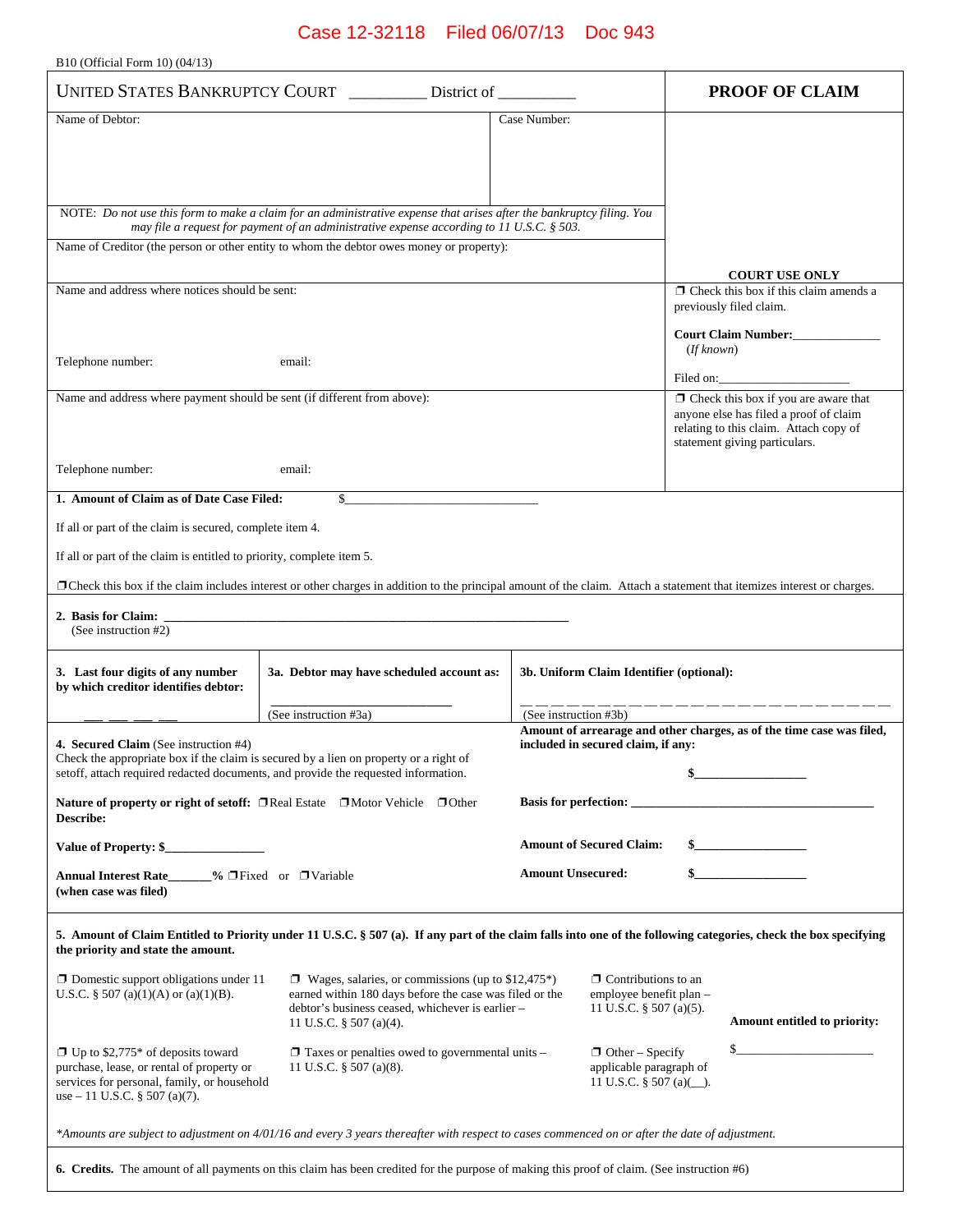Case 12-32118 Filed 06/07/13 Doc 943

| B10 (Official Form 10) (04/13) |
|--------------------------------|
|--------------------------------|

| 7. Documents: Attached are redacted copies of any documents that support the claim, such as promissory notes, purchase orders, invoices, itemized statements of<br>running accounts, contracts, judgments, mortgages, security agreements, or, in the case of a claim based on an open-end or revolving consumer credit agreement, a<br>statement providing the information required by FRBP $3001(c)(3)(A)$ . If the claim is secured, box 4 has been completed, and redacted copies of documents providing<br>evidence of perfection of a security interest are attached. If the claim is secured by the debtor's principal residence, the Mortgage Proof of Claim Attachment is being<br>filed with this claim. (See instruction #7, and the definition of "redacted".) |                                                                                                      |                                                                                              |
|----------------------------------------------------------------------------------------------------------------------------------------------------------------------------------------------------------------------------------------------------------------------------------------------------------------------------------------------------------------------------------------------------------------------------------------------------------------------------------------------------------------------------------------------------------------------------------------------------------------------------------------------------------------------------------------------------------------------------------------------------------------------------|------------------------------------------------------------------------------------------------------|----------------------------------------------------------------------------------------------|
| DO NOT SEND ORIGINAL DOCUMENTS. ATTACHED DOCUMENTS MAY BE DESTROYED AFTER SCANNING.                                                                                                                                                                                                                                                                                                                                                                                                                                                                                                                                                                                                                                                                                        |                                                                                                      |                                                                                              |
| If the documents are not available, please explain:                                                                                                                                                                                                                                                                                                                                                                                                                                                                                                                                                                                                                                                                                                                        |                                                                                                      |                                                                                              |
| <b>8. Signature:</b> (See instruction #8)                                                                                                                                                                                                                                                                                                                                                                                                                                                                                                                                                                                                                                                                                                                                  |                                                                                                      |                                                                                              |
| Check the appropriate box.                                                                                                                                                                                                                                                                                                                                                                                                                                                                                                                                                                                                                                                                                                                                                 |                                                                                                      |                                                                                              |
| $\Box$ I am the creditor.<br>$\Box$ I am the creditor's authorized agent.                                                                                                                                                                                                                                                                                                                                                                                                                                                                                                                                                                                                                                                                                                  | $\Box$ I am the trustee, or the debtor,<br>or their authorized agent.<br>(See Bankruptcy Rule 3004.) | $\Box$ I am a guarantor, surety, indorser, or other codebtor.<br>(See Bankruptcy Rule 3005.) |
| I declare under penalty of perjury that the information provided in this claim is true and correct to the best of my knowledge, information, and reasonable belief.                                                                                                                                                                                                                                                                                                                                                                                                                                                                                                                                                                                                        |                                                                                                      |                                                                                              |
| Title:<br>the control of the control of the control of the control of the control of the control of<br>Company:                                                                                                                                                                                                                                                                                                                                                                                                                                                                                                                                                                                                                                                            |                                                                                                      |                                                                                              |
| Address and telephone number (if different from notice address above):                                                                                                                                                                                                                                                                                                                                                                                                                                                                                                                                                                                                                                                                                                     | (Signature)                                                                                          | (Date)                                                                                       |
|                                                                                                                                                                                                                                                                                                                                                                                                                                                                                                                                                                                                                                                                                                                                                                            |                                                                                                      |                                                                                              |
| Telephone number:<br>email:                                                                                                                                                                                                                                                                                                                                                                                                                                                                                                                                                                                                                                                                                                                                                |                                                                                                      |                                                                                              |
| Penalty for presenting fraudulent claim: Fine of up to \$500,000 or imprisonment for up to 5 years, or both. 18 U.S.C. §§ 152 and 3571.                                                                                                                                                                                                                                                                                                                                                                                                                                                                                                                                                                                                                                    |                                                                                                      |                                                                                              |
| The instructions and definitions below are general explanations of the law. In certain circumstances, such as bankruptcy cases not filed voluntarily by the debtor,                                                                                                                                                                                                                                                                                                                                                                                                                                                                                                                                                                                                        | <b>INSTRUCTIONS FOR PROOF OF CLAIM FORM</b><br>executions to those general rules may apply           |                                                                                              |

*exceptions to these general rules may apply.*  **Items to be completed in Proof of Claim form** 

# **Court, Name of Debtor, and Case Number:**

Fill in the federal judicial district in which the bankruptcy case was filed (for example, Central District of California), the debtor's full name, and the case number. If the creditor received a notice of the case from the bankruptcy court, all of this information is at the top of the notice.

# **Creditor's Name and Address:**

Fill in the name of the person or entity asserting a claim and the name and address of the person who should receive notices issued during the bankruptcy case. A separate space is provided for the payment address if it differs from the notice address. The creditor has a continuing obligation to keep the court informed of its current address. See Federal Rule of Bankruptcy Procedure (FRBP) 2002(g).

# **1. Amount of Claim as of Date Case Filed:**

State the total amount owed to the creditor on the date of the bankruptcy filing. Follow the instructions concerning whether to complete items 4 and 5. Check the box if interest or other charges are included in the claim.

## **2. Basis for Claim:**

State the type of debt or how it was incurred. Examples include goods sold, money loaned, services performed, personal injury/wrongful death, car loan, mortgage note, and credit card. If the claim is based on delivering health care goods or services, limit the disclosure of the goods or services so as to avoid embarrassment or the disclosure of confidential health care information. You may be required to provide additional disclosure if an interested party objects to the claim.

# **3. Last Four Digits of Any Number by Which Creditor Identifies Debtor:**

State only the last four digits of the debtor's account or other number used by the creditor to identify the debtor.

## **3a. Debtor May Have Scheduled Account As**:

Report a change in the creditor's name, a transferred claim, or any other information that clarifies a difference between this proof of claim and the claim as scheduled by the debtor.

# **3b. Uniform Claim Identifier:**

If you use a uniform claim identifier, you may report it here. A uniform claim identifier is an optional 24-character identifier that certain large creditors use to facilitate electronic payment in chapter 13 cases.

# **4. Secured Claim:**

Check whether the claim is fully or partially secured. Skip this section if the

claim is entirely unsecured. (See Definitions.) If the claim is secured, check the box for the nature and value of property that secures the claim, attach copies of lien documentation, and state, as of the date of the bankruptcy filing, the annual interest rate (and whether it is fixed or variable), and the amount past due on the claim.

# **5. Amount of Claim Entitled to Priority Under 11 U.S.C. § 507 (a).**

If any portion of the claim falls into any category shown, check the appropriate box(es) and state the amount entitled to priority. (See Definitions*.*) A claim may be partly priority and partly non-priority. For example, in some of the categories, the law limits the amount entitled to priority.

# **6. Credits:**

An authorized signature on this proof of claim serves as an acknowledgment that when calculating the amount of the claim, the creditor gave the debtor credit for any payments received toward the debt.

# **7. Documents:**

Attach redacted copies of any documents that show the debt exists and a lien secures the debt. You must also attach copies of documents that evidence perfection of any security interest and documents required by FRBP 3001(c) for claims based on an open-end or revolving consumer credit agreement or secured by a security interest in the debtor's principal residence. You may also attach a summary in addition to the documents themselves. FRBP 3001(c) and (d). If the claim is based on delivering health care goods or services, limit disclosing confidential health care information. Do not send original documents, as attachments may be destroyed after scanning.

# **8. Date and Signature:**

The individual completing this proof of claim must sign and date it. FRBP 9011. If the claim is filed electronically, FRBP 5005(a)(2) authorizes courts to establish local rules specifying what constitutes a signature. If you sign this form, you declare under penalty of perjury that the information provided is true and correct to the best of your knowledge, information, and reasonable belief. Your signature is also a certification that the claim meets the requirements of FRBP 9011(b). Whether the claim is filed electronically or in person, if your name is on the signature line, you are responsible for the declaration. Print the name and title, if any, of the creditor or other person authorized to file this claim. State the filer's address and telephone number if it differs from the address given on the top of the form for purposes of receiving notices. If the claim is filed by an authorized agent, provide both the name of the individual filing the claim and the name of the agent. If the authorized agent is a servicer, identify the corporate servicer as the company. Criminal penalties apply for making a false statement on a proof of claim.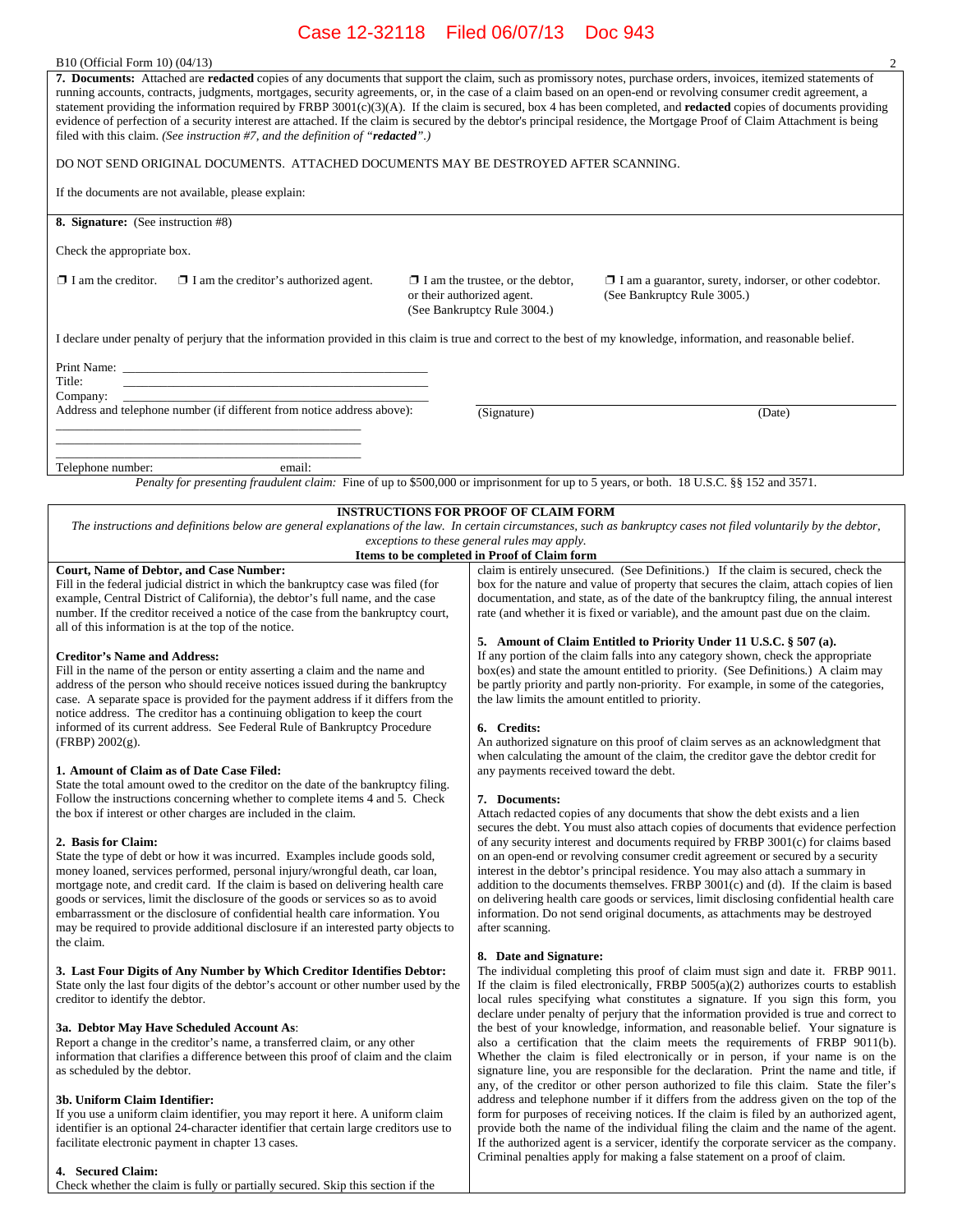# **Debtor**

A debtor is the person, corporation, or other entity that has filed a bankruptcy case.

# **Creditor**

A creditor is a person, corporation, or other entity to whom debtor owes a debt that was incurred before the date of the bankruptcy filing. See 11 U.S.C. §101 (10).

# **Claim**

A claim is the creditor's right to receive payment for a debt owed by the debtor on the date of the bankruptcy filing. See 11 U.S.C. §101 (5). A claim may be secured or unsecured.

# **Proof of Claim**

A proof of claim is a form used by the creditor to indicate the amount of the debt owed by the debtor on the date of the bankruptcy filing. The creditor must file the form with the clerk of the same bankruptcy court in which the bankruptcy case was filed.

# **Secured Claim Under 11 U.S.C. § 506 (a)**

A secured claim is one backed by a lien on property of the debtor. The claim is secured so long as the creditor has the right to be paid from the property prior to other creditors. The amount of the secured claim cannot exceed the value of the property. Any amount owed to the creditor in excess of the value of the property is an unsecured claim. Examples of liens on property include a mortgage on real estate or a security interest in a car. A lien may be voluntarily granted by a debtor or may be obtained through a court proceeding. In some states, a court judgment is a lien.

A claim also may be secured if the creditor owes the debtor money (has a right to setoff).

# **Unsecured Claim**

An unsecured claim is one that does not meet the requirements of a secured claim. A claim may be partly unsecured if the amount of the claim exceeds the value of the property on which the creditor has a lien.

# **Claim Entitled to Priority Under 11 U.S.C. § 507 (a)**

Priority claims are certain categories of unsecured claims that are paid from the available money or property in a bankruptcy case before other unsecured claims.

# **Redacted**

A document has been redacted when the person filing it has masked, edited out, or otherwise deleted, certain information. A creditor must show only the last four digits of any social-security, individual's tax-identification, or financial-account number, only the initials of a minor's name, and only the year of any person's date of birth. If the claim is based on the delivery of health care goods or services, limit the disclosure of the goods or services so as to avoid embarrassment or the disclosure of confidential health care information.

# **Evidence of Perfection**

Evidence of perfection may include a mortgage, lien, certificate of title, financing statement, or other document showing that the lien has been filed or recorded.

# **\_\_\_\_\_\_\_\_\_\_DEFINITIONS\_\_\_\_\_\_\_\_\_\_ \_\_\_\_\_\_INFORMATION\_\_\_\_\_\_**

# **Acknowledgment of Filing of Claim**

To receive acknowledgment of your filing, you may either enclose a stamped self-addressed envelope and a copy of this proof of claim or you may access the court's PACER system

(www.pacer.psc.uscourts.gov) for a small fee to view your filed proof of claim.

# **Offers to Purchase a Claim**

Certain entities are in the business of purchasing claims for an amount less than the face value of the claims. One or more of these entities may contact the creditor and offer to purchase the claim. Some of the written communications from these entities may easily be confused with official court documentation or communications from the debtor. These entities do not represent the bankruptcy court or the debtor. The creditor has no obligation to sell its claim. However, if the creditor decides to sell its claim, any transfer of such claim is subject to FRBP 3001(e), any applicable provisions of the Bankruptcy Code (11 U.S.C. § 101 *et seq*.), and any applicable orders of the bankruptcy court.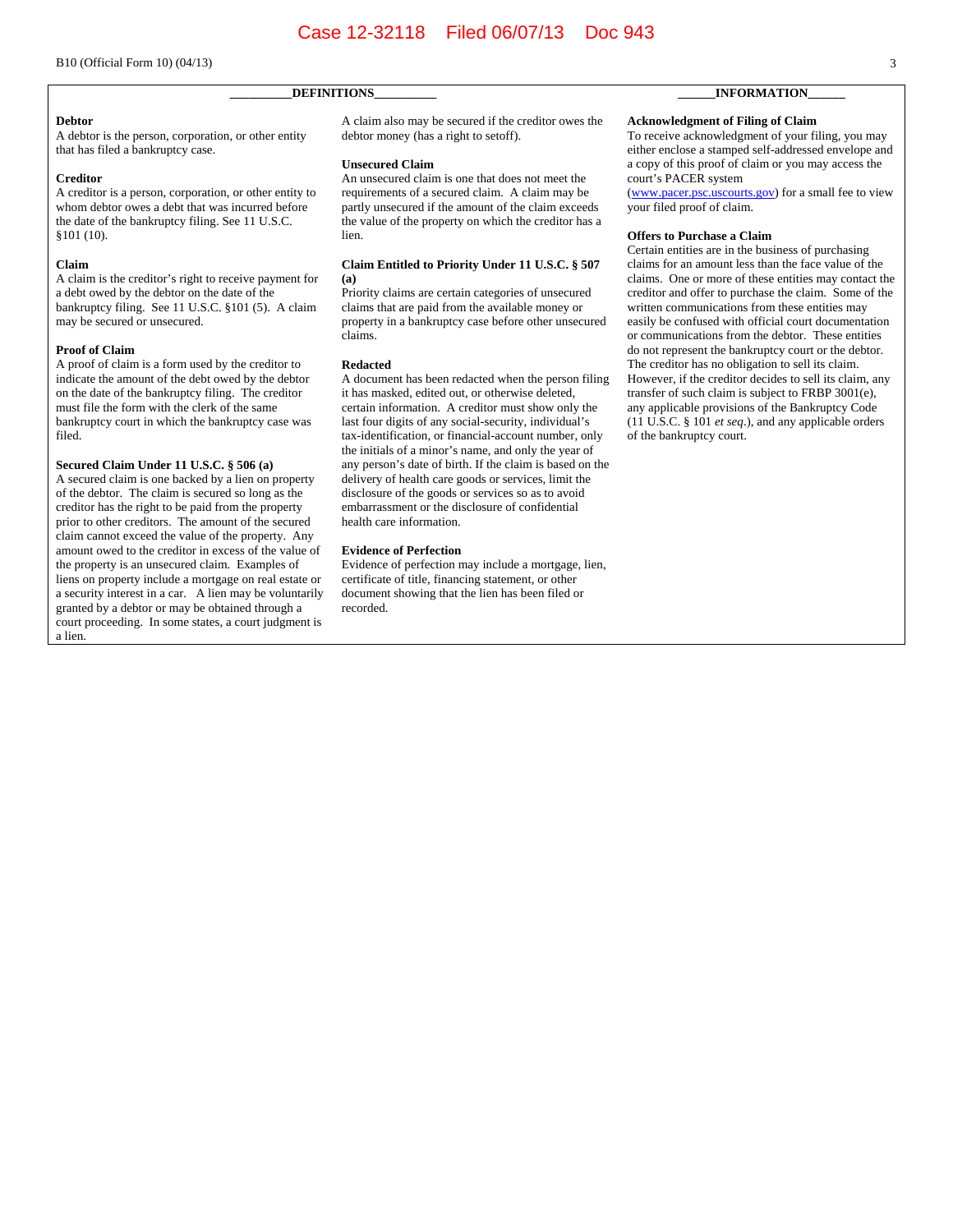# **Exhibit 2**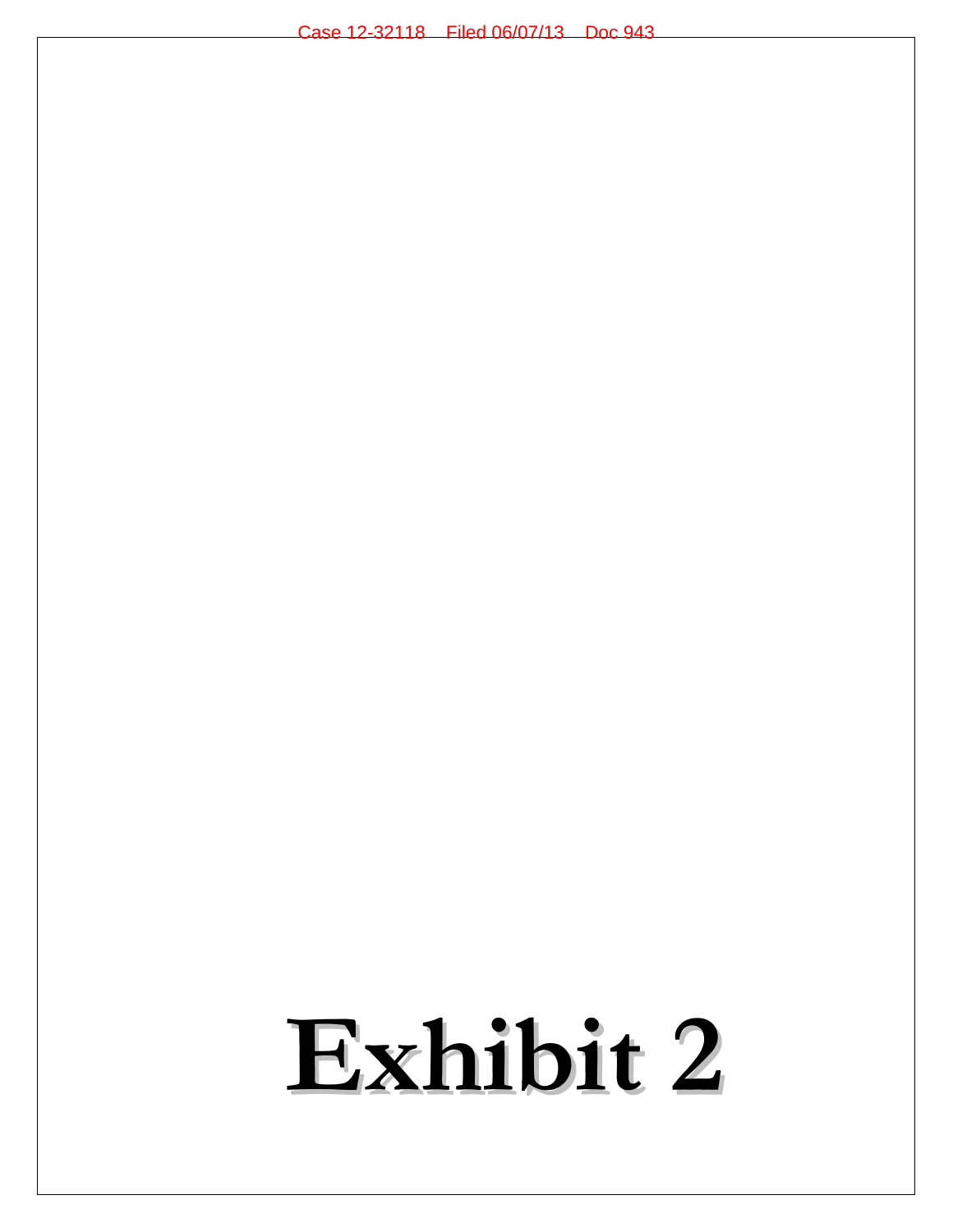|          | Case 12-32118   Filed 06/07/13   Doc 943                                                             |                                                                                                        |
|----------|------------------------------------------------------------------------------------------------------|--------------------------------------------------------------------------------------------------------|
|          | 12                                                                                                   |                                                                                                        |
| 1        | MARC A. LEVINSON (STATE BAR NO. 57613)                                                               |                                                                                                        |
| 2        | malevinson@orrick.com<br>NORMAN C. HILE (STATE BAR NO. 57299)<br>nhile@orrick.com                    |                                                                                                        |
| 3        | PATRICK B. BOCASH (STATE BAR NO. 262763)                                                             |                                                                                                        |
| 4        | pbocash@orrick.com<br>ORRICK, HERRINGTON & SUTCLIFFE LLP                                             |                                                                                                        |
| 5        | 400 Capitol Mall, Suite 3000<br>Sacramento, California 95814-4497                                    |                                                                                                        |
| 6        | Telephone:<br>$+1-916-447-9200$<br>Facsimile: $+1-916-329-4900$                                      |                                                                                                        |
| 7<br>8   | <b>Attorneys for Debtor</b><br>City of Stockton                                                      |                                                                                                        |
|          |                                                                                                      |                                                                                                        |
| 9        | UNITED STATES BANKRUPTCY COURT                                                                       |                                                                                                        |
| 10       | EASTERN DISTRICT OF CALIFORNIA                                                                       |                                                                                                        |
| 11       | <b>SACRAMENTO DIVISION</b>                                                                           |                                                                                                        |
| 12       |                                                                                                      |                                                                                                        |
| 13       | In re:                                                                                               | Case No. 2012-32118                                                                                    |
| 14       | CITY OF STOCKTON, CALIFORNIA,                                                                        | Chapter 9                                                                                              |
| 15       | Debtor.                                                                                              | NOTICE OF (1) AUGUST 16, 2013 BAR<br>DATE FOR ALL CLAIMS OTHER                                         |
| 16<br>17 |                                                                                                      | <b>THAN CLAIMS BASED ON RETIREE</b><br><b>HEALTH BENEFITS AND THE</b><br><b>REJECTION OF EXECUTORY</b> |
| 18       |                                                                                                      | <b>CONTRACTS OR UNEXPIRED</b><br>EASES, AND (2) SEPTEMBER 30,                                          |
| 19       |                                                                                                      | <b>2013 BAR DATE FOR CLAIMS OF</b><br><b>GOVERNMENTAL UNITS</b>                                        |
| 20       |                                                                                                      |                                                                                                        |
| 21       | TO:                                                                                                  | ALL PARTIES WHO BELIEVE THAT THEY HAVE CLAIMS AGAINST THE                                              |
| 22       | <b>CITY OF STOCKTON, CALIFORNIA:</b>                                                                 |                                                                                                        |
| 23       | <b>PLEASE TAKE NOTICE</b> that on June 28, 2012 (the "Petition Date"), the City of                   |                                                                                                        |
| 24       | Stockton, California (the "City"), filed a voluntary petition for relief under chapter 9 of Title 11 |                                                                                                        |
| 25       | of the United States Code (the "Bankruptcy Code") in the United States Bankruptcy Court for the      |                                                                                                        |
| 26       | Eastern District of California (the "Court"). The Court entered an order for relief on April 1,      |                                                                                                        |
| 27       | 2013.                                                                                                |                                                                                                        |
| 28       | $L\overline{L}$                                                                                      |                                                                                                        |
|          |                                                                                                      |                                                                                                        |
|          |                                                                                                      |                                                                                                        |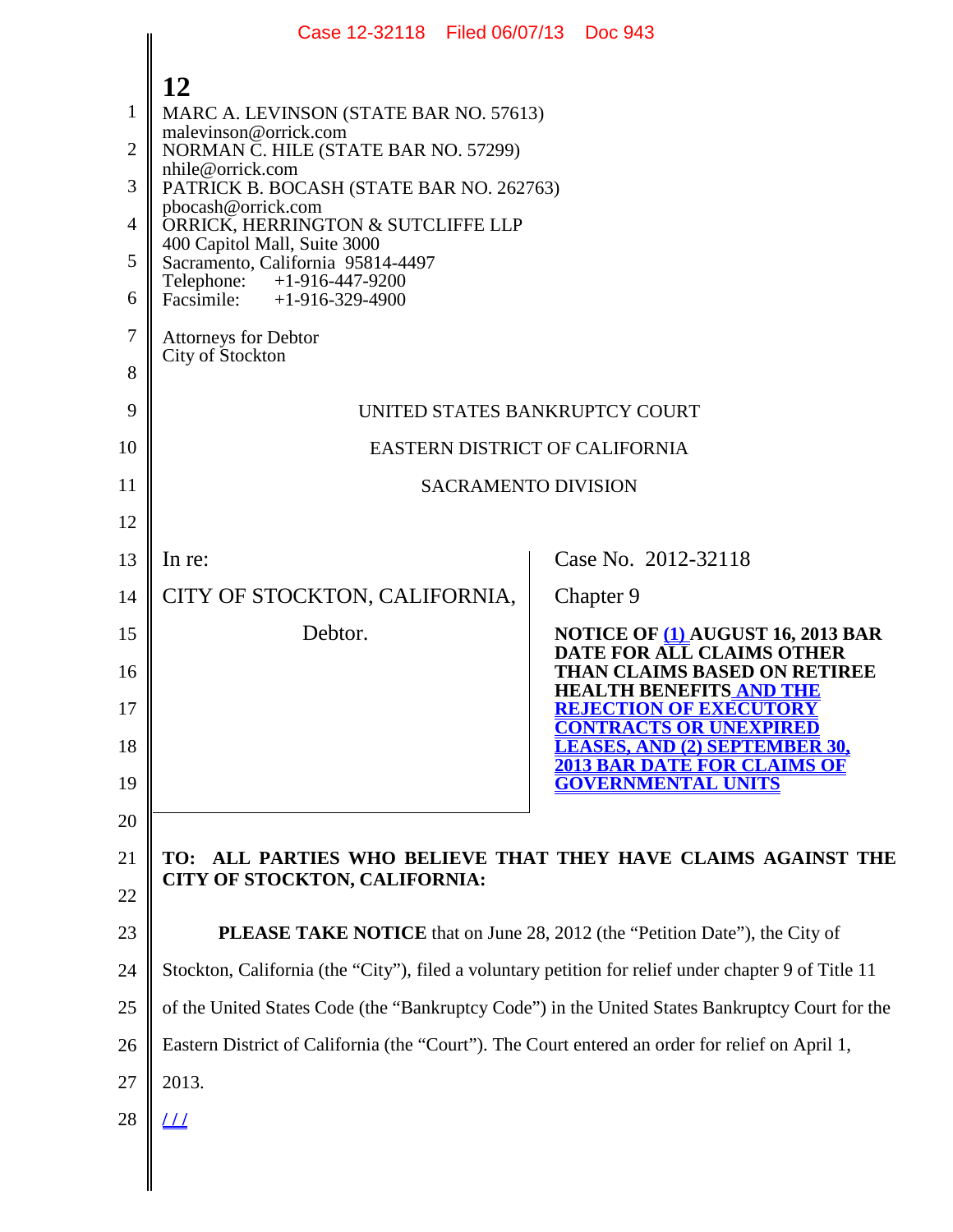|                | Case IZ-32110 Filed 00/07/13 DOC 943                                                                                                                                     |
|----------------|--------------------------------------------------------------------------------------------------------------------------------------------------------------------------|
| $\mathbf{1}$   | <b>PLEASE TAKE FURTHER NOTICE</b> that by its order entered on June ___, 2013 (the                                                                                       |
| $\overline{2}$ | "Bar Order"), the Court established August 16, 2013, as the deadline by which any person or                                                                              |
| 3              | entity asserting a claim against the City may timely file a proof of claim against the City (the "Bar                                                                    |
| $\overline{4}$ | Date"). The Bar Date applies to any creditor, including any governmental unit (including the                                                                             |
| 5              | United States, the State of California, and any subdivision of the State of California) that has or                                                                      |
| 6              | asserts any claim against the City. The Bar Order permanently bars all claims asserted after the                                                                         |
| $\tau$         | Bar Date except such claims as are described in the next threefive paragraphs of this Notice.                                                                            |
| 8              | Note that any such proof of claim must be received by the Court on or before the Bar Date.                                                                               |
| 9              | Thus, a proof of claim mailed on August 16 will not be timely.                                                                                                           |
| 10             | HOLDERS OF THE FOLLOWING THREEFOUR GROUPS OF CLAIMS NEED                                                                                                                 |
| 11             | <b>NOT FILE PROOFS OF CLAIM BY THE BAR DATE: (1) CLAIMS BASED ON THE</b>                                                                                                 |
| 12             | REJECTION OF EXECUTORY CONTRACTS OR UNEXPIRED LEASES; (2) CLAIMS                                                                                                         |
| 13             | <b>BASED ON THE IMPAIRMENT OF RETIREE HEALTH BENEFITS; AND (3) CLAIMS</b>                                                                                                |
| 14             | OF BONDHOLDERS AND CERTIFICATE OF PARTICIPATION HOLDERS; AND (4)                                                                                                         |
| 15             | <b>CLAIMS OF GOVERNMENTAL UNITS (AS SUCH TERM IS DEFINED IN THE</b>                                                                                                      |
| 16             | <b>BANKRUPTCY CODE).</b>                                                                                                                                                 |
| 17             | <b>EXECUTORY CONTRACTS AND UNEXPIRED LEASES:</b> The Bar Date<br>1.                                                                                                      |
| 18             | <b>DOES NOT</b> apply to claims based on the rejection of any executory contract or unexpired lease                                                                      |
| 19             | that has not yet been rejected by an order of the Court. At this time, the City has not moved to                                                                         |
| 20             | reject any contracts or unexpired leases, which include collective bargaining agreements and the                                                                         |
| 21             | City's contracts with the California Public Employees' Retirement System. Claims arising under                                                                           |
| 22             | agreements that may be rejected in the future will be the subject of another order that sets a                                                                           |
| 23             | different filing deadline (most likely 30 or 45 days following the filing of the order rejecting the                                                                     |
| 24             | agreement).                                                                                                                                                              |
| 25             | SPECIAL NOTICE TO RETIREES: The Bar Date <b>DOES NOT</b> apply to<br>2.                                                                                                  |
| 26             | claims based on retiree health benefits, which claims will be the subject of another order or orders                                                                     |
| 27             | that will set a later filing deadline or no deadline at all. The Bar Date does apply to claims based                                                                     |
| 28             | on unpaid leave buy-outs or claims based on anything other than the City's impairment of retiree                                                                         |
|                | Workshare Compare comparison of interwovenSite://NCUSADMS01/USA/753623461/6<br>$\overline{2}$<br>and interwovenSite://NCUSADMS01/USA/753623461/9. Performed on 6/6/2013. |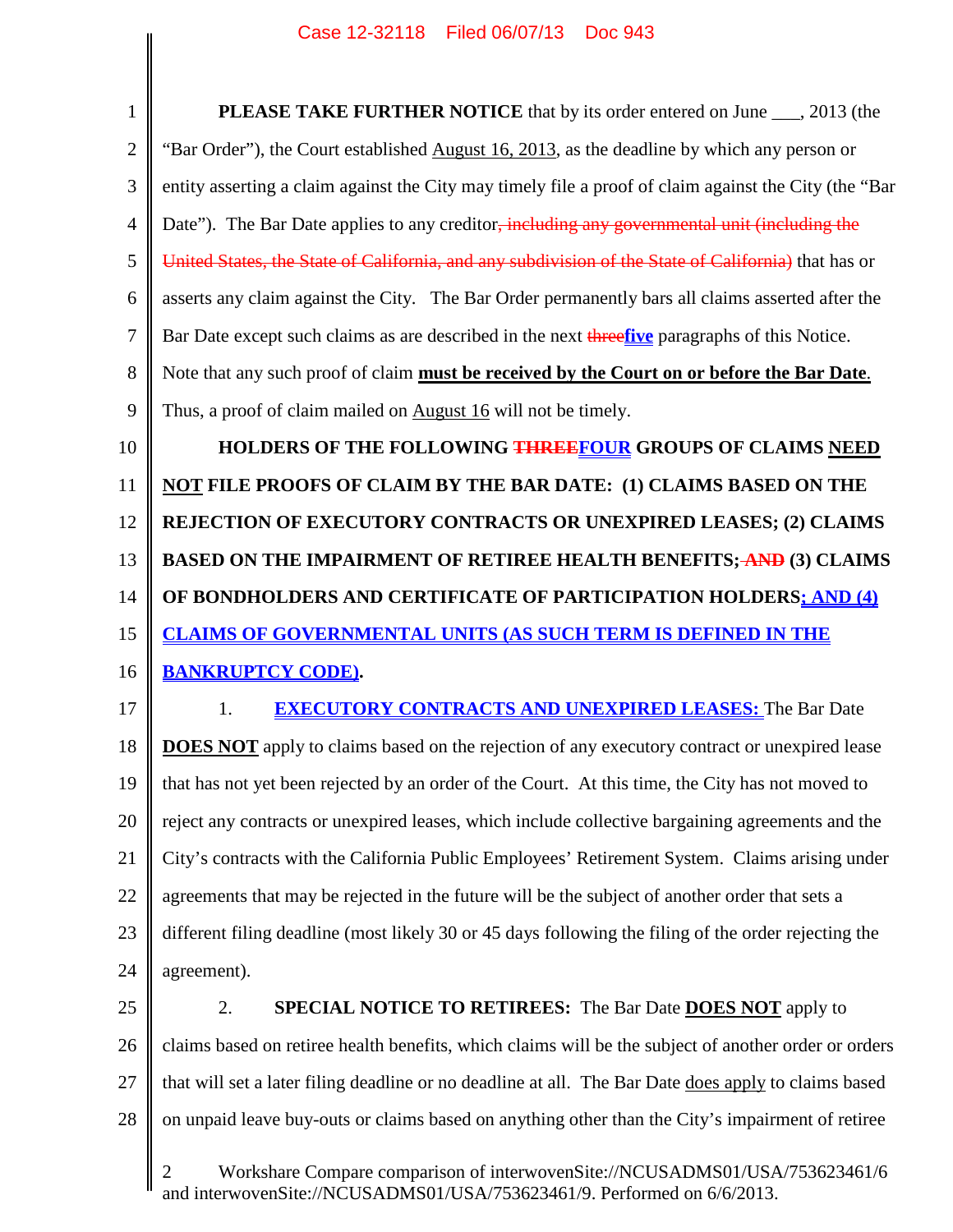1 health benefits.

| $\overline{2}$   | 3.<br>SPECIAL NOTICE TO BONDHOLDERS AND CERTIFICATE OF                                                                                                      |  |
|------------------|-------------------------------------------------------------------------------------------------------------------------------------------------------------|--|
| 3                | <b>PARTICIPATION HOLDERS:</b> Wells Fargo Bank, National Association, acting in its capacity                                                                |  |
| 4                | as an Indenture Trustee or like capacity including but not limited to as fiscal agent (collectively,                                                        |  |
| 5                | the "Trustee") with respect to 28 issues of bonds, certificates of participation and other evidences                                                        |  |
| 6                | of indebtedness issued by the City or its affiliates, has informed the City that pursuant to                                                                |  |
| $\boldsymbol{7}$ | Bankruptcy Rule $3003(c)(5)$ , the Trustee intends to file proofs of claim on behalf of the holders of                                                      |  |
| 8                | the issues of bonds, certificates of participation and other evidences of indebtedness listed on the                                                        |  |
| 9                | attached Exhibit A (collectively, the "Bonds"). ACCORDINGLY, HOLDERS OF THE                                                                                 |  |
| 10               | <b>BONDS NEED NOT FILE A PROOF OF CLAIM FOR OBLIGATIONS REPRESENTED</b>                                                                                     |  |
| 11               | BY OR AMOUNTS DUE IN RESPECT OF THE BONDS. The City believes that the Trustee                                                                               |  |
| 12               | will be providing notice to such holders concerning the filing of proofs of claim.                                                                          |  |
| 13               | <b>SEPTEMBER 30, 2013 BAR DATE FOR GOVERNMENTAL UNITS: The</b><br><u>4.</u>                                                                                 |  |
| 14               | <b>Bar Date DOES NOT apply to claims of governmental units (as such term is defined in the</b>                                                              |  |
| 15               | <b>Bankruptcy Code), which claims may be timely filed on or before September 30, 2013</b>                                                                   |  |
| 16               | pursuant to § 502(b)(9) of the Bankruptcy Code.                                                                                                             |  |
| 17               | <b>CONSEQUENCES OF FAILURE TO FILE PROOF OF CLAIM</b>                                                                                                       |  |
| 18               | Except with respect to the classes of creditors described above who are not compelled to                                                                    |  |
| 19               | file a proof of claim by the Bar Date, anyone who <i>fails</i> to file a proof of claim by the Bar Date                                                     |  |
| 20               | shall be forever barred, estopped and enjoined from the following:                                                                                          |  |
| 21               | Asserting any claim against the City for any claim that arose prior<br>(a)                                                                                  |  |
| 22               | to the Bar Date; or                                                                                                                                         |  |
| 23               | -Receiving a distribution on account of such<br><u>(b)</u><br>$\leftrightarrow$                                                                             |  |
| 24               | claim under any plan of adjustment propounded by the City.                                                                                                  |  |
| 25               | PROCEDURES FOR FILING PROOFS OF CLAIM                                                                                                                       |  |
| 26               | <b>General Requirements for Proofs of Claim</b>                                                                                                             |  |
| 27               | Proofs of claim must (i) be written in English; (ii) be denominated in lawful currency of                                                                   |  |
| 28               | the United States; and (iii) be signed by the actual claimant or by the claimant's authorized                                                               |  |
|                  | 3<br>Workshare Compare comparison of interwovenSite://NCUSADMS01/USA/753623461/6<br>and interwovenSite://NCUSADMS01/USA/753623461/9. Performed on 6/6/2013. |  |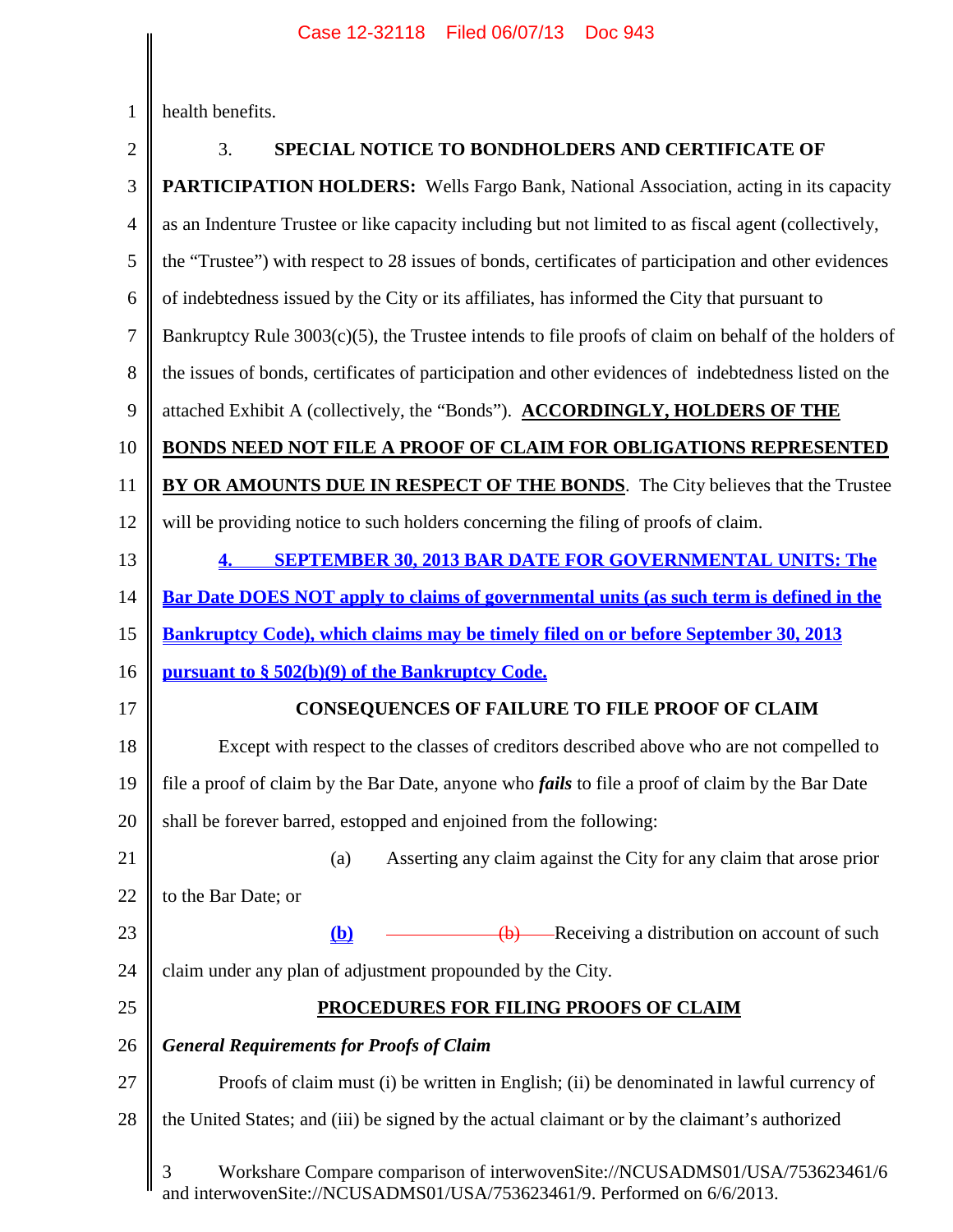1 representative or agent.

2 3 4 5 6 Proofs of claim must include all documentation required by Bankruptcy Rules 3001(c) and 3001(d), including a copy of any written document that forms the basis of the claim and, for secured claims, evidence that the alleged security interest has been perfected. If documentation is voluminous, attach a summary or provide an explanation as to why the missing documents are not available.

## 7 *What, When and Where to File – Claimants Represented by Counsel*

8 9 10 11 12 13 14 15 16 17 18 19 20 21 22 23 24 25 26 27 Pursuant to Local Bankruptcy Rule 5005-1, claimants represented by counsel must file proofs of claim electronically. The preferred method for filing electronic proofs of claim is via ECF. Claimants represented by counsel may also file proofs of claim via the electronic proofs of claim filing system on the Bankruptcy Court's website (https://ecf.caeb.uscourts.gov/cgibin/autoFilingClaims.pl). Electronic proofs of claim will be deemed filed as of the date and time stated on the Notice of Electronic Filing issued by the Bankruptcy Court Clerk. Proofs of claim filed by attorneys in paper form will be accepted by the clerk, but an attorney who files a proof of claim in paper rather than electronic form may be subject to sanctions pursuant to Local Bankruptcy Rule 5005-1(e). *What, When and Where to File – Claimants Not Represented by Counsel* Claimants not represented by counsel may file proofs of claim either in electronic form (via either ECF or the electronic proofs of claim filing system available at https://ecf.caeb.uscourts.gov/cgi-bin/autoFilingClaims.pl) or in paper form. Paper proofs of claim may be set forth on the attached Exhibit B (Official Form 10). Note again that all signed original paper proofs of claim (and attached documentation) must be filed with the Court **on or before the Bar Date of August 16, 2013, or, in the case of claims by governmental units, on or before September 30,** 2013. Paper proofs of claim may be filed by mail or delivery to the Court at the following address: Clerk United States Bankruptcy Court 501 I Street, Suite 3-200

Sacramento, CA 95814

28

4 Workshare Compare comparison of interwovenSite://NCUSADMS01/USA/753623461/6 and interwovenSite://NCUSADMS01/USA/753623461/9. Performed on 6/6/2013.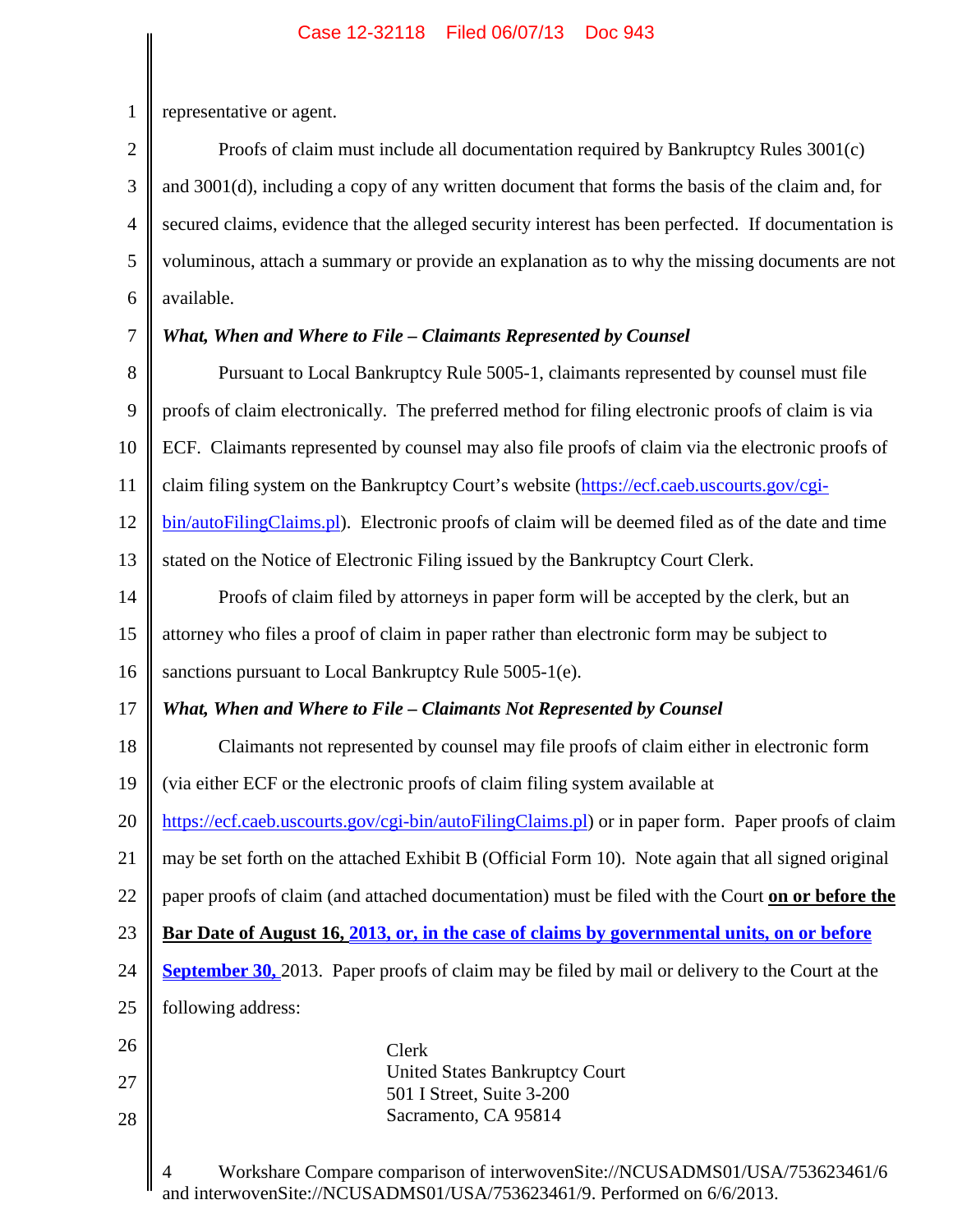|                | Case 12-32118   Filed 06/07/13   Doc 943                                                                                                                                          |  |
|----------------|-----------------------------------------------------------------------------------------------------------------------------------------------------------------------------------|--|
|                |                                                                                                                                                                                   |  |
| $\mathbf{1}$   | For paper proofs of claims to be timely and properly filed, they must be received by the Court at                                                                                 |  |
| $\overline{2}$ | the above address. Paper proofs of claim will be deemed filed only when actually received by                                                                                      |  |
| 3              | the Court.                                                                                                                                                                        |  |
| 4              | YOU SHOULD NOT FILE A PROOF OF CLAIM IF YOU DO NOT HAVE                                                                                                                           |  |
| 5              | A CLAIM AGAINST THE CITY.                                                                                                                                                         |  |
| 6              | THE FACT THAT YOU HAVE RECEIVED THIS NOTICE DOES NOT                                                                                                                              |  |
| 7              | MEAN THAT YOU HAVE A CLAIM OR THAT EITHER THE CITY OR THE COURT                                                                                                                   |  |
| 8              | <b>BELIEVES THAT YOU HAVE A CLAIM.</b>                                                                                                                                            |  |
| 9              | THE CITY RECOMMENDS THAT YOU CONSULT AN ATTORNEY IF                                                                                                                               |  |
| 10             | YOU HAVE ANY QUESTIONS, INCLUDING WHETHER YOU SHOULD FILE A                                                                                                                       |  |
| 11             | PROOF OF CLAIM.                                                                                                                                                                   |  |
| 12             | Questions concerning this Notice should be in writing and should be directed to                                                                                                   |  |
| 13             | Connie Cochran, whose email address is connie.cochran@stocktongov.com.                                                                                                            |  |
| 14             |                                                                                                                                                                                   |  |
| 15             | Dated: June ____, 2013<br><b>MARC A. LEVINSON</b>                                                                                                                                 |  |
| 16             | NORMAN C. HILE<br>PATRICK B. BOCASH                                                                                                                                               |  |
| 17             | Orrick, Herrington & Sutcliffe LLP                                                                                                                                                |  |
| 18             |                                                                                                                                                                                   |  |
| 19             | /s/ Marc A. Levinson<br>$\mathbf{By:}$<br><b>MARC A. LEVINSON</b>                                                                                                                 |  |
| 20             | <b>Attorneys for Debtor</b><br>City of Stockton                                                                                                                                   |  |
| 21             |                                                                                                                                                                                   |  |
| 22             |                                                                                                                                                                                   |  |
| 23             |                                                                                                                                                                                   |  |
| 24             |                                                                                                                                                                                   |  |
| 25             |                                                                                                                                                                                   |  |
| 26             |                                                                                                                                                                                   |  |
| 27             |                                                                                                                                                                                   |  |
| 28             |                                                                                                                                                                                   |  |
|                | OHSUSA:753623461.9<br>Workshare Compare comparison of interwovenSite://NCUSADMS01/USA/753623461/6<br>5<br>and interwovenSite://NCUSADMS01/USA/753623461/9. Performed on 6/6/2013. |  |